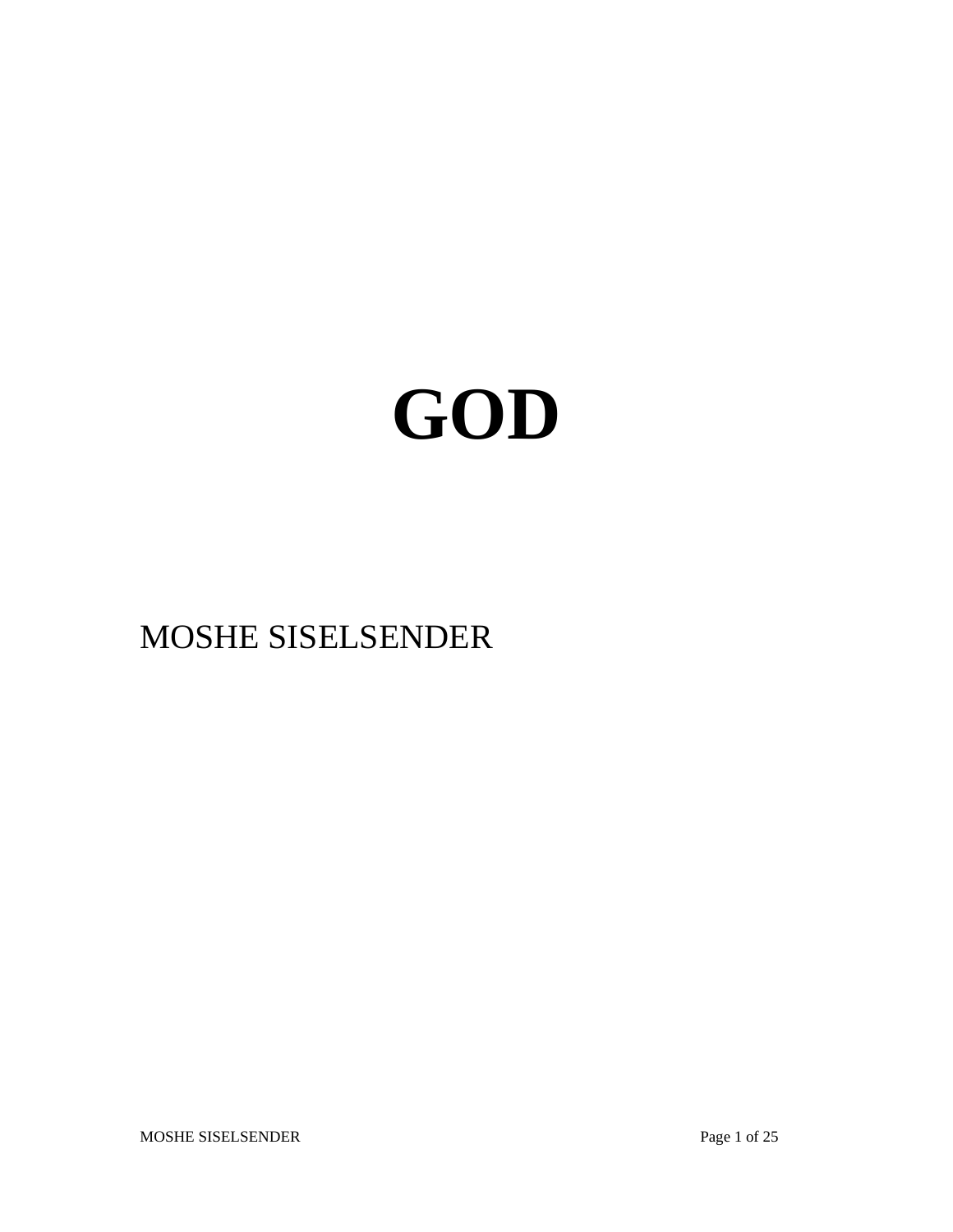# **LIFE**

# MOSHE SISELSENDER

MOSHE SISELSENDER Page 2 of 25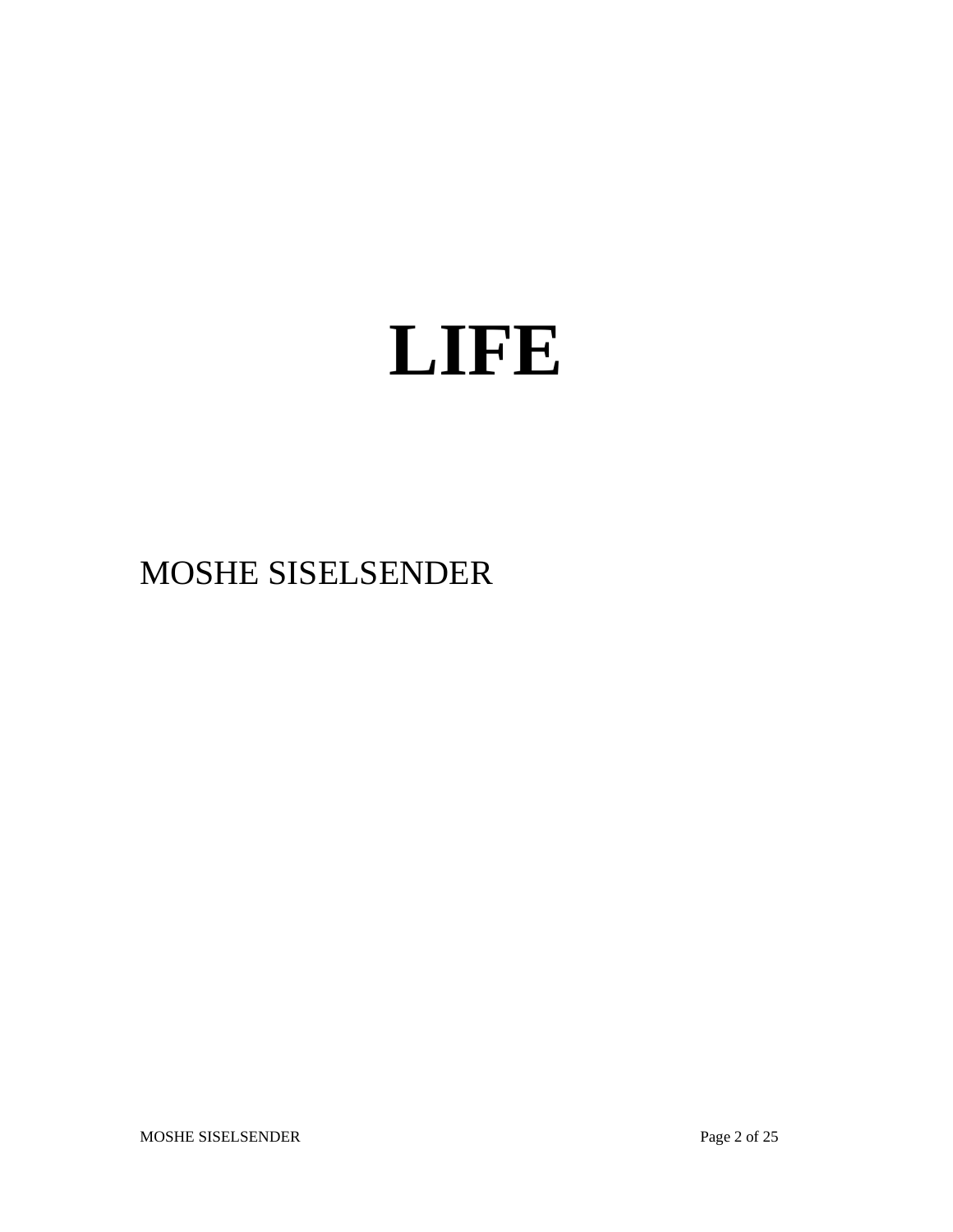# **GOD JEWISH ISRAEL**

MOSHE SISELSENDER

MOSHE SISELSENDER Page 3 of 25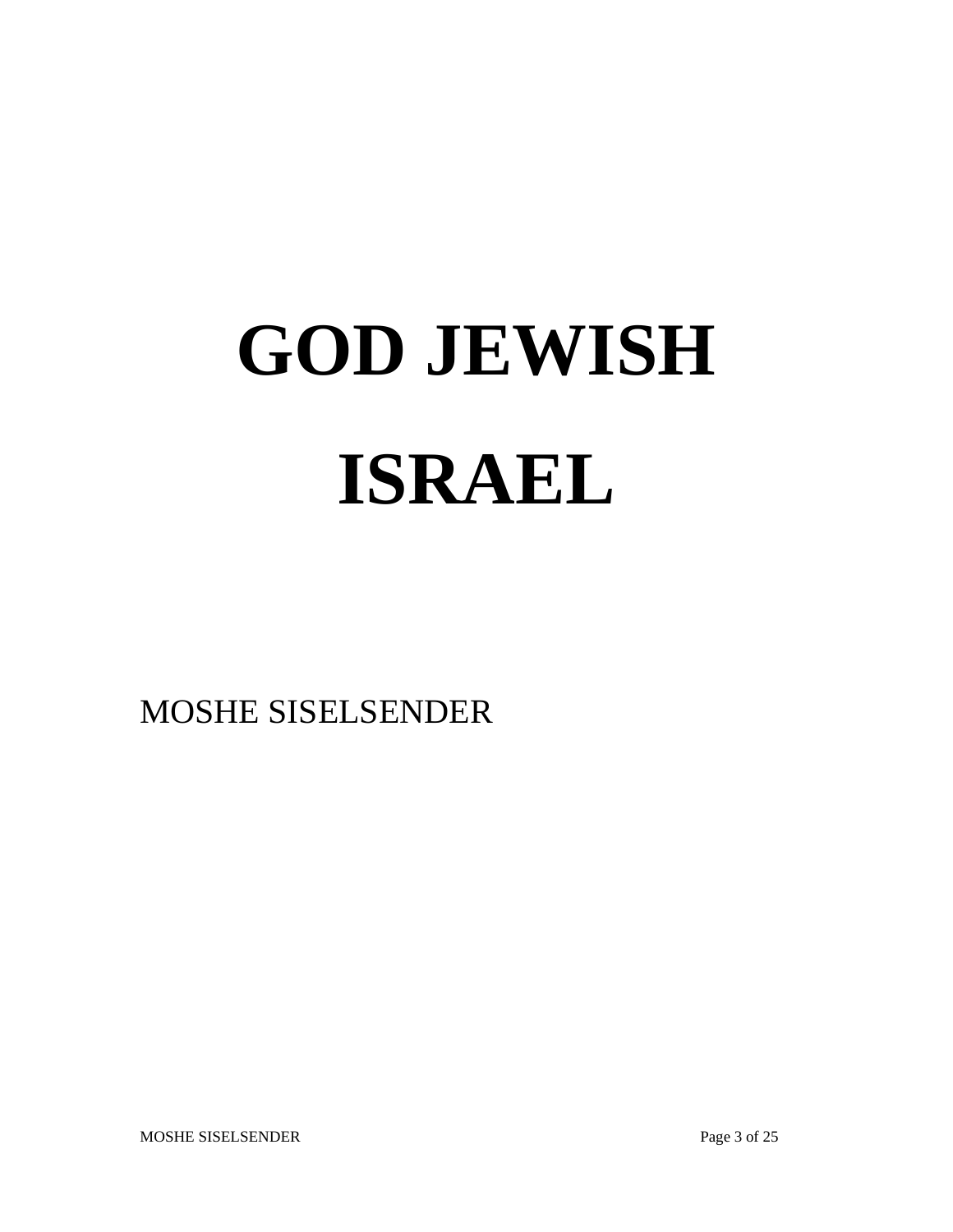## MOSHE SISELSENDER

# 4000 YEARS JEWISH ISRAEL

### ERETZ YISROEL - ISRAEL

# JERUSALEM JUDEAH SHOMRON GAZA GOLAN HEIGHTS HISTORICAL AND NEW ISRAEL

MOSHE SISELSENDER Page 4 of 25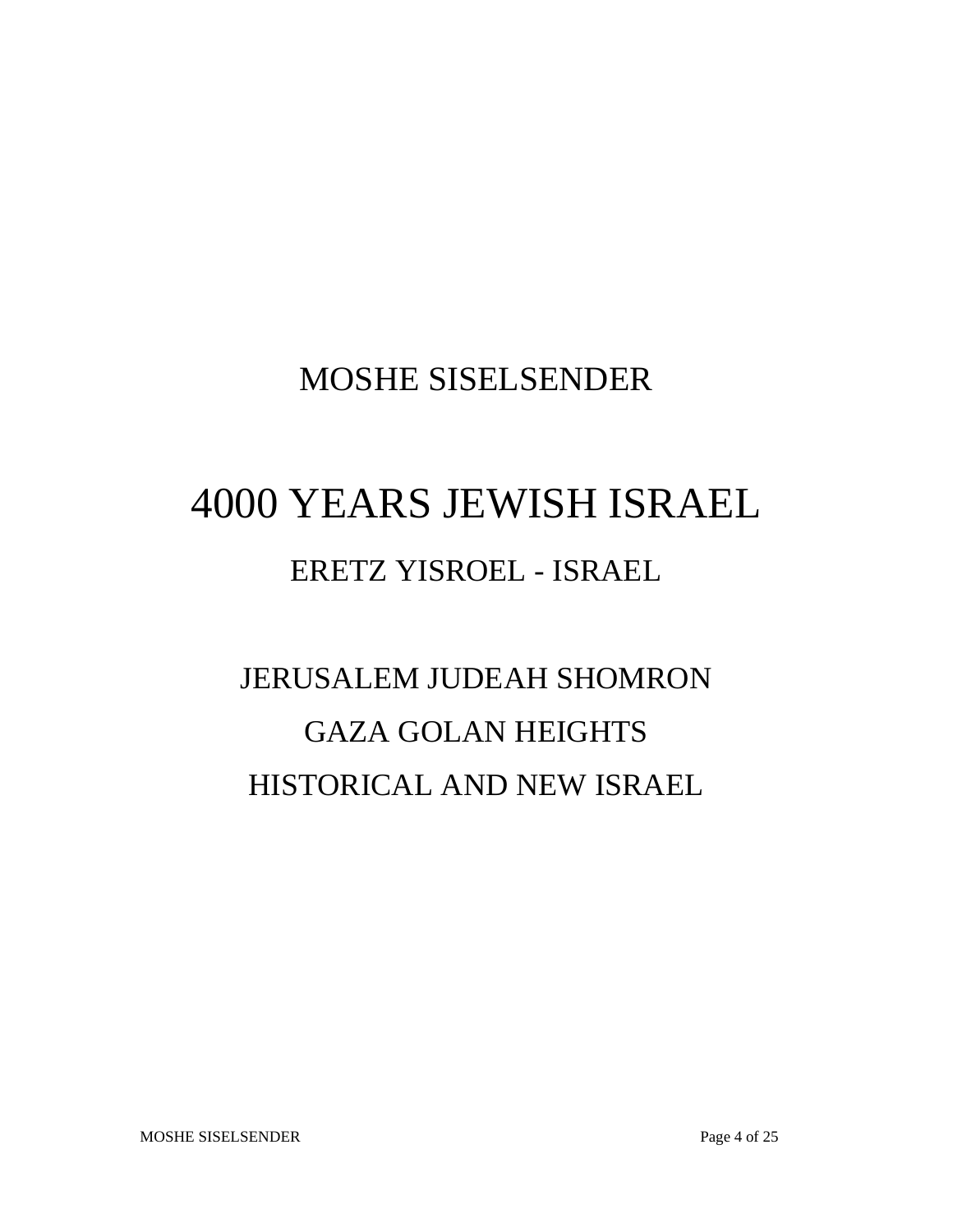To Jeremiah Toyam Cox<br>Beloved first born son<br>May his memory be for a blessing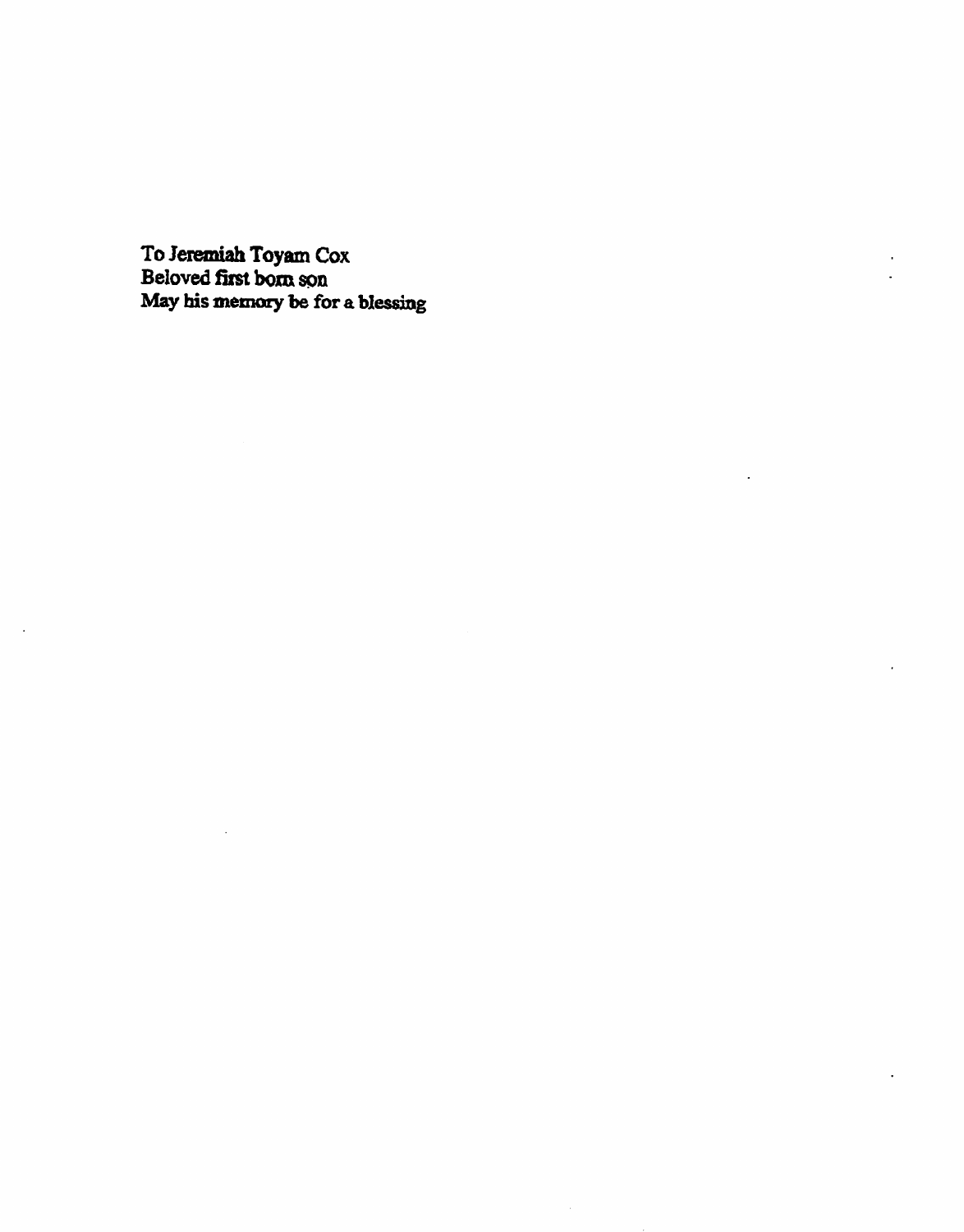#### JEWISH RIGHT TO ISRAEL

G-D GIVEN IN BIBLE & CONQUERED BY THE BLOOD OF 22,000 JEWS WHO WERE KILLED IN THE ARAB PROVOKED WARS AND POGROMS FROM 1860-2010.

ALL COUNTRIES WHAT THEY CONQUER they keep JEWS ARE NO DIFFERENT. PEACE for PEACE not PEACE for the LAND OF ISRAEL WILLED BY G-D FOR JEWS IN THE BIBLE AND CONQUERED BY JEWS.

Banning Jews from living in historical Jerusalem OR HISTORICAL ISRAEL IS DISCRIMINATION. IT IS THE SAME AS BANNING BLACKS FROM LIVING AND BUILDING HOMES IN ANY PART OF THE USA.

 A NEW SOLUTION TO THE ISRAELI -PALESTINIAN CONFLICT HOW ISRAEL CAN REMAIN A JEWISH AND DEMOCRATIC STATE. LET ALL PALESTINIANS GO TO JORDAN AND SAUDI ARABIA. WE WILL HAVE AN EXCHANGE OF POPULATIONS, JEWS FROM ARAB COUNTRIES CAME TO ISRAEL AND THE ARABS GO TO JORDAN-80% OF THE TERRITORY MANDATED IN 1920 FOR A JEWISH HOMELAND. GREAT BRITAIN ARBITRARILY SLICED OFF 80%OF THE TERRITORY ARTIFICIALLY CREATING JORDAN. THE MAJORITY OF JORDANIANS ARE PALESTINIANS. LET THE ARABS CHANGE THE NAME TO PALESTINE. FOR EVERY JEW KILLED 1001 NON JEWS ARE KILLED BY THOSE WHO KILL JEWS. JEWS ARE THE CANARY IN A COAL MINE.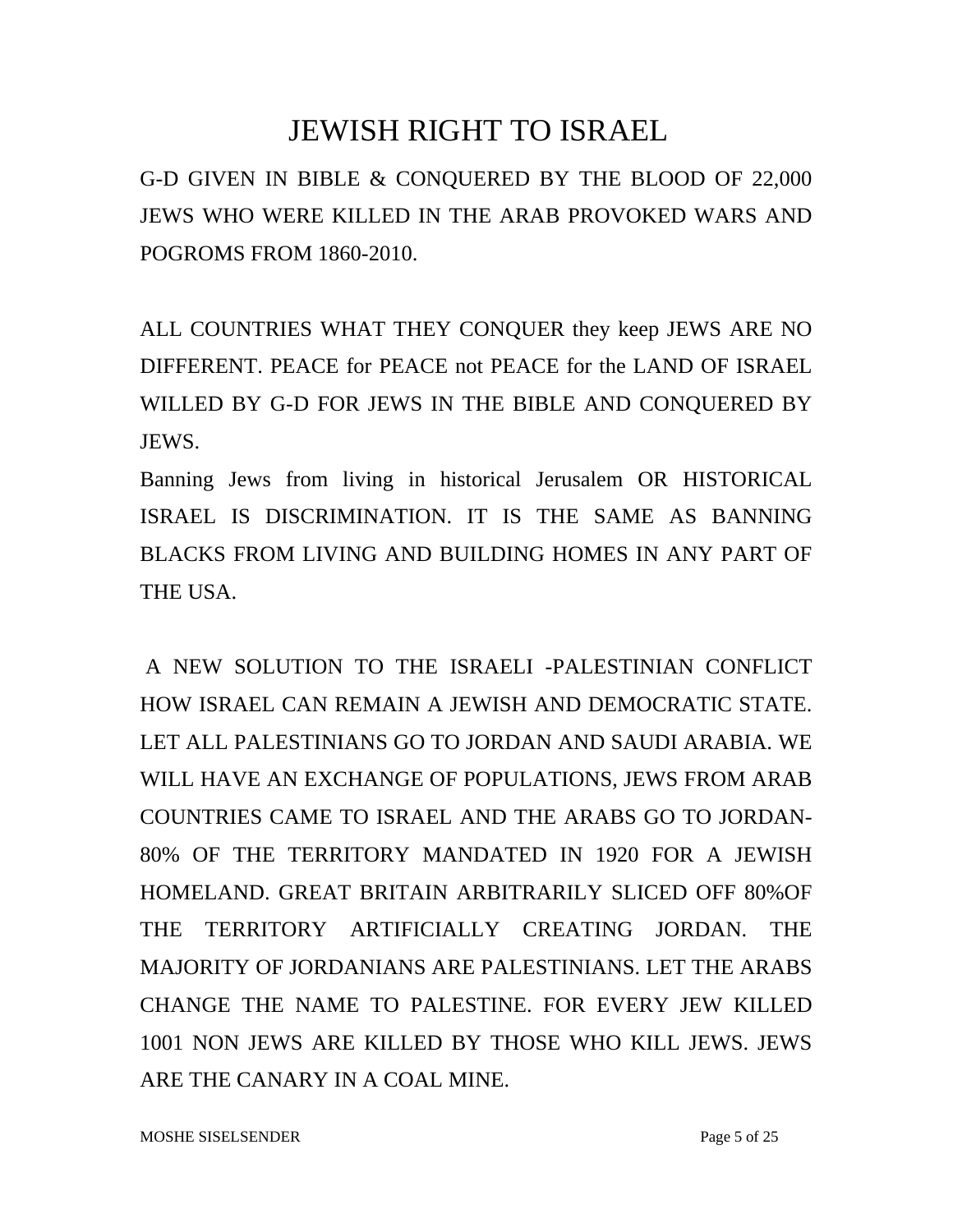#### **Addressing all reality.**

Tora and Judaism must address all reality. When archeologist and scientists present empirical evidence that bones exist that they carbon dated to have lived millions of years ago we must reconcile with our understanding of the Bible that claims that G-d created the world in seven days. There exists two ways to reconcile [1] We can state that the archeologists' and scientists' data is not accurate. Who says that the oxidation of matter 5,768 years ago occurred at the same rate that it occurs today? There exists no one alive today who was alive 5,768 years ago when the world was created who took such tests that archeologists are taking today. Consequently, it is pure speculation and no more than a religious belief that the rate of oxidation 5,768 years ago was the same as that today. The same is true with the bones of animals found and the bones of what appears as homosapiens. Who says that these bones are not of those animals and humans who perished in the great deluge at the time of Noah. Who is alive today who was alive 5,000 years ago who can deny that these are the skeletons of the animals and humans who were destroyed by G-d in the great deluge. All nations and cultures have in their folk lore and religion some trace and comment about this great natural disaster. This is the explanation of Rav Kamenetzki Rosh Yeshiva of Torah Vodaat.

[2 ] A second approach is to concede that the archeologists and scientists are correct. When the C Bible states that G-d created the world in seven days it refers to the days of G-d that can be a million or a billion years each. The theory of evolution can also be integrated.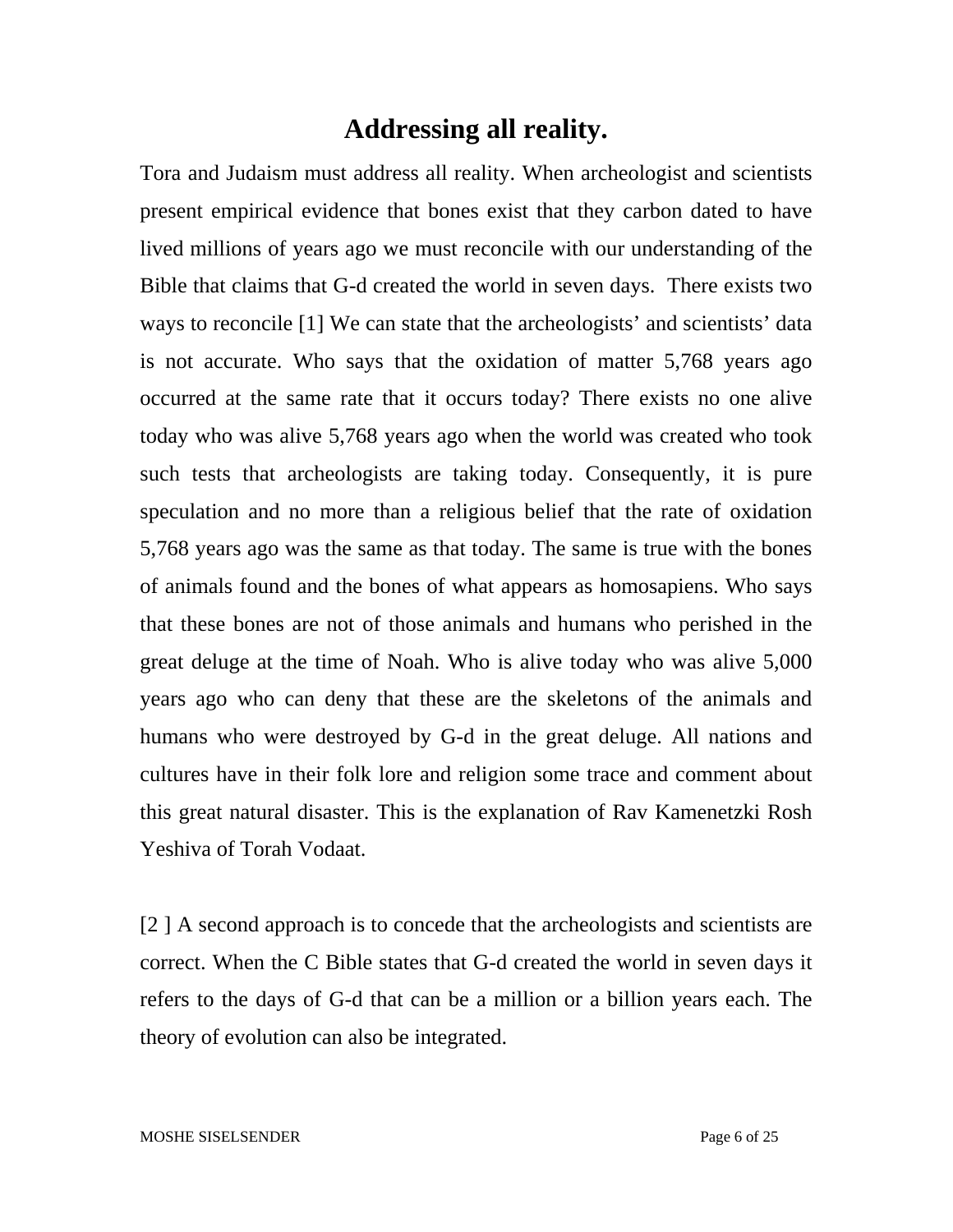G-d created the world in a manner that more advance forms of life metamorphose from less complex forms of life. According to the writings of Kaballah we are living in the 9999 world. Other prior worlds were created and destroyed by G—d. There were humans alive who behaved like animals – apes. So G-d turned them into apes. This is a reverse of Darwin's theory of evolution. rather that man comes from monkeys; monkeys come from man. The Torah that we possess in the Talmud and its summary in the Shulchan Aruch does not discuss prior worlds. The Talmud and Shulchan Aruch discuss our world that we live in today. What difference does it matter any way if there existed homo sapiens prior to Adam? Even if they did exist, G-d could have created Adam as related in the Biblical story. Even if the universe is millions or billions years old and the archeologists and scientists are correct, God could have created our present world after a prior world was destroyed. Historical records exist for the last 5,000-5,700 years ago. THE TORAH THAT WE HAVE IS VIABLE FOR MAN EVEN IF THE UNIVERSE IS BILLION OF YEARS OLD. This is the position of Rav Kook for Chief Rabbi of Israel who died in 1936. This is also the position of Rav Herz chief Rabbi of Great Britain. The Pentateuch and Hafotoras Soncino Press edited by dr. J.H. Herz. See his introduction to Genesis.

The Torah is not a scientific journal. The Rambam when he discusses the make up of stars and planets was writing using the scientific and philosophical knowledge that existed in his time 900 years ago. If today scientists prove his theories erroneous, so what. That has no effect as to what the Rambam writes regarding Ritual Laws Civil Laws and Criminal Laws of the Torah. G-d at Sinai 3400 years ago did not reveal scientific knowledge. He revealed only laws regarding Ritual Civil and Criminal matters. MOSHE SISELSENDER Page 7 of 25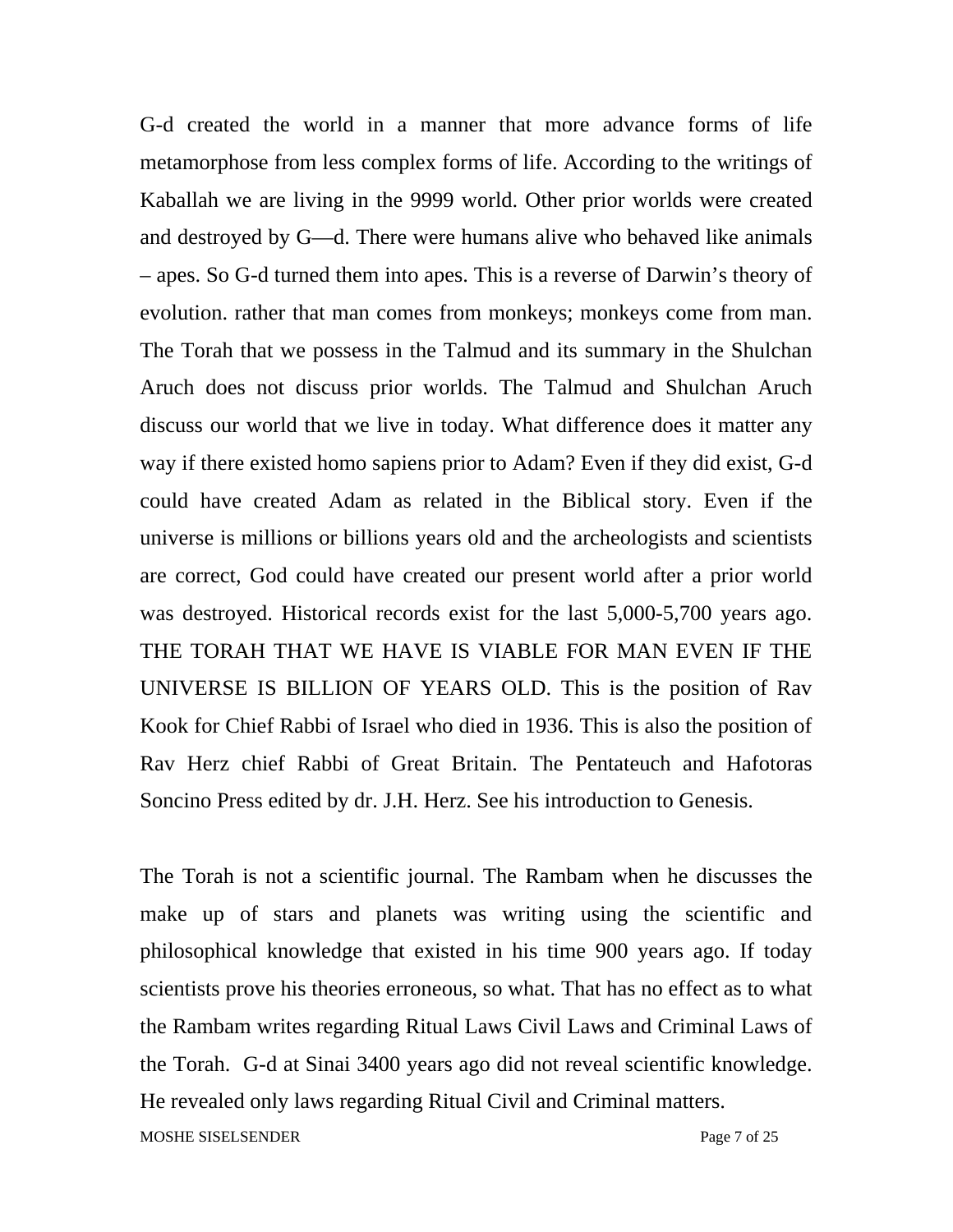Thus one can disregard and smile at what the RAMBAM AND OTHER MEN LIVING 900 YEARS AGO ASSUMED EXISTS ON THE STARS AND PLANETS. If they claimed that the moon and the planets were inhabited by angels we can see that such is not the case when man landed on the moon. When we send a mission to Mars or Venus or Saturn or Jupiter we can ascertain that these planets have solid surfaces and are not gaseous matters inhabited by angels. Such is the explanation of Rav Kamentezki in his book emet LeYaakov on the Pentateuch, chapters 22 23 24 25 SEE VOL 3

SENDER BEN SHAUL ARYEH AND SISEL BAS MOSHE OD CHAIM - MATUK BEN YECHEZKEL AND GEORGIA BAS SHAUL OD CHAIM - STILL LIVE MY INLAWS TRACE THEIR ANCESTRY OVER 2600 YEARS AGO TO THE JEWS EXILED BT NEBUCHADNETZER TO BABYLONIA AT THE FIRST DESTRUCTION OF THE TEMPLE. THE MOVERWHELMING MAJORITY OF THE JEWS REMAINED IN BABYLONIA - NOW IRAQ AND DID NOT RETURN TO ISRAEL WITH EZRA AND NECHEMIA. THEY BUILT YESHIVOT - GREAT TORAH CENTERS THAT FINALLY PRODUCED THE BABYLONIAN TALMUD THAT IS THE SOURCE FOR ALL LEGAL DECISIONS. THE BABYLONIAN TALMUD TAKES PREFERENCE TO THE JERUSALEM TALMUD. ALL AGGADOTS MEDROSHIM AND BOOKS OF KABBALA SUCH AS THE ZOHAR. EVEN WHERE THE MEDROSHIM STATE A DEFINITIVE DECISION OF HALACHA ARE NOT GIVEN ANY WEIGHT IF THE BABYLONIAN TALMUD OR THE JERUSALEM TALUD CONTRADICT THE ZOHAR — KABALAH. UNLESS ONE HAS STUDIED ZOHAR AND KABALH FROM A MOSHE SISELSENDER Page 8 of 25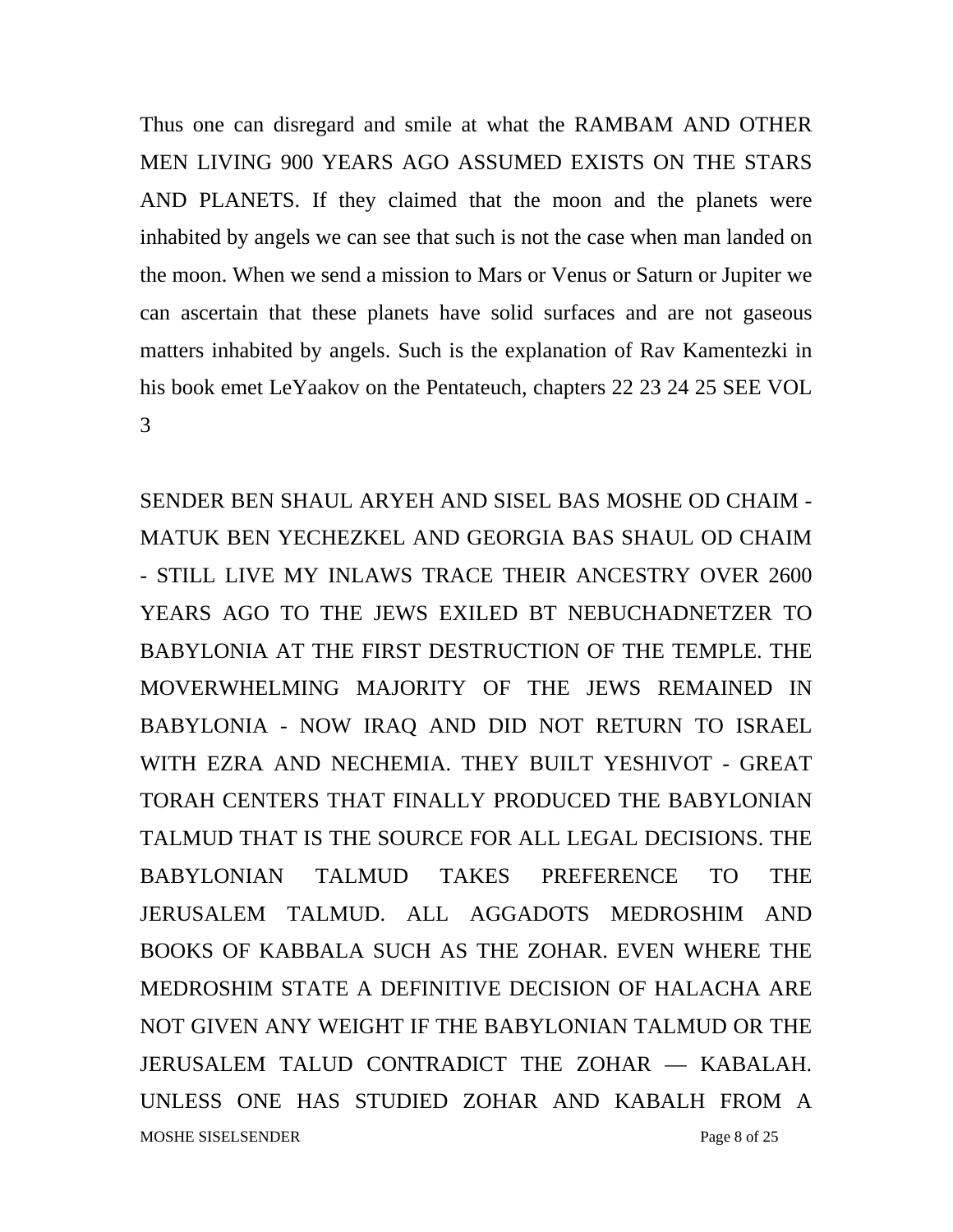TEACHER WHO HAS MASTERED ALL THE TALMUD AND FOUR PARTS OF THE SHULCHAN ARUCH SUCH AN INDIVIDUAL HAS ACQUIRED DISTORTED INACCURATE AND KNOWLEDGE THAT CAN EASILY LEAD HIM/HER ASTRAY FROM THE TRUE FAITH OF JUDAISM. THE REASON IS BECAUSE ALL THE LAWS AND PHILTOSOPHY OF JUDAISM ARE INER RELATED. WE WILL DEMONSTIMTE LATER THE TRUISM OF THIS CONCEPT. IT IS THE SAME AS ASKING A BLIND MAN TO DESCRIBE AN ELEPHANT WHO NEVER KNEW OF ITS EXISTENCE. HE WILL SAY THAT IT IS LIKE A SNAKE WHEN HE TOUCHES ITS TRUNK. OR ELSE HE WILL SAY THAT IT IS LIKE A TREE TRUNK WHEN HE TOUCHES ITS FOOT. UNLESS ONE HAS THE ENTIRE PICTURE OCE WILL DEFINITELY ERR AND COME UP WITH INACCURATE ASSESSMENTS OF JUDAISM. ALL THE FALSE MESSIAHS SUCH AS SHABSE TZVE IN 1549 AND JACOB FRANK IN 1770 WERE LED ASTRAY AND LED OTHERS ASTRAY BY THEIR BASIC IGNORANCE OF THE TALMUD AND ALL THE LAWS OF THE SHULCHAN ARUCH. AS A RESULT THEY ANTAGONIZED THE MUSLIMS AND CHRISTIANS AND WERE FORCED TO CONVERT TO ISLAM AND CHRISTIANITY THESE RELIGIONS WELCOMED THEM -AS SUPPORTING ISLAM AND CHRISTIANITY. ONE CAN EASILY SLIDE DOWN THE SLOPE OF APOSTASY BY SUBSTITUTING ONE'S OWN DISTORTED CONCEPTS FOR 4000 YEARS OF TRADITION. THE SAME IS ALSO TRUE IF ONE HAS ATTENDED YESHIVA TILL 3PM THEN RUSHES OFF TO COLLGE AND THEN LAW SCHOOL-THAT TAKES 8 YEARS.; INSTEAD OF LEARNING THOSE 8 YEARS FROM 9AM TO MIDNIGHT AND MOSHE SISELSENDER Page 9 of 25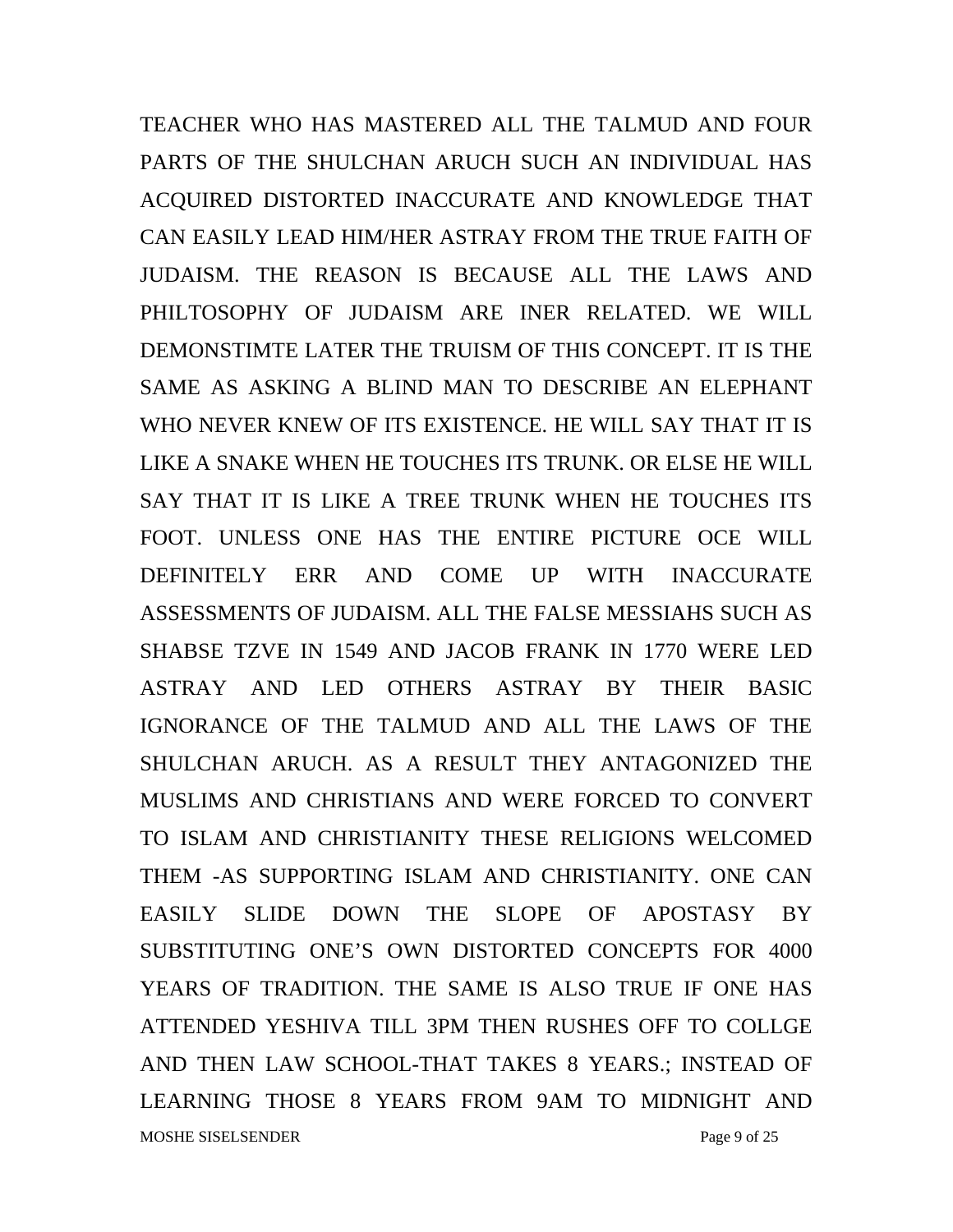MASTERING ALL THE TALMUD THAT IS THE BACKBONE OF THE FOUR PARTS OF THE SHULCHAN ARUCH.

ONE CAN AFTER COMPLETING 8 OR 10 YEARS LEARNING AT YESHIVA THEN GO TO LAW SCHOOL. HOFSTRA AND HARVARD UNIVERSITY WILL ADMIT ONE TO STUDY LAW IF ONE HAS A BACHELOR IN TALMUDIC LAW, THAT YESHIVOT LIKE LAKEWOOD CHOFETZ CHAIM TORAH VODAATH MIRRER YESHIVA TIFERES YERUSHELAYIM CHAIM BERLIN SHAAREH TORAH SHAR YOSHUV LAST BUT OF EQUAL IMPORTANCE THE LUBAVITZER YESHIOT TELZ AND MANY YESHIVOT IN ISRAEL - ALL OFFER SIMILAR PROGRAMS. OR AN AMERICAM UNIVERSITY LIKE TURO COLLEGE OR YESHIVA UNIVERSITY WILL ACCEPT THE CREDIT FROM AN ISRAELI INSTITUTION. JOHN HOPKINS AND LONG ISLAND UNIVERSITY TODAY WILL RECOGNIZE SMICHA AS A COMPLETE BACHELOR AND WILL ENABLE ONE TO PURSUE A MASTERS DEGREE.

I AGREE THAT EVERY ONE SHOULD HAVE A PROFESSION OR A TRADE IN ADDITION TO SMICHA. HOWEVER ONE SHOULD GET THE SECULAR KNOWLEDGE AFTER ONE HAS STUDIED FOR 8-10 YEARS AT YESHUVA FROM 9AM TO MIDNIGHT. NO ONE IS COMPETENT TO RULE ON ANY LAW OR PHILOSOPHY IN JUDAISM UNLESS HE HAS MASTERED AND OBSERVES ALL THE FOUR PARTS OF THE SHULCHAN.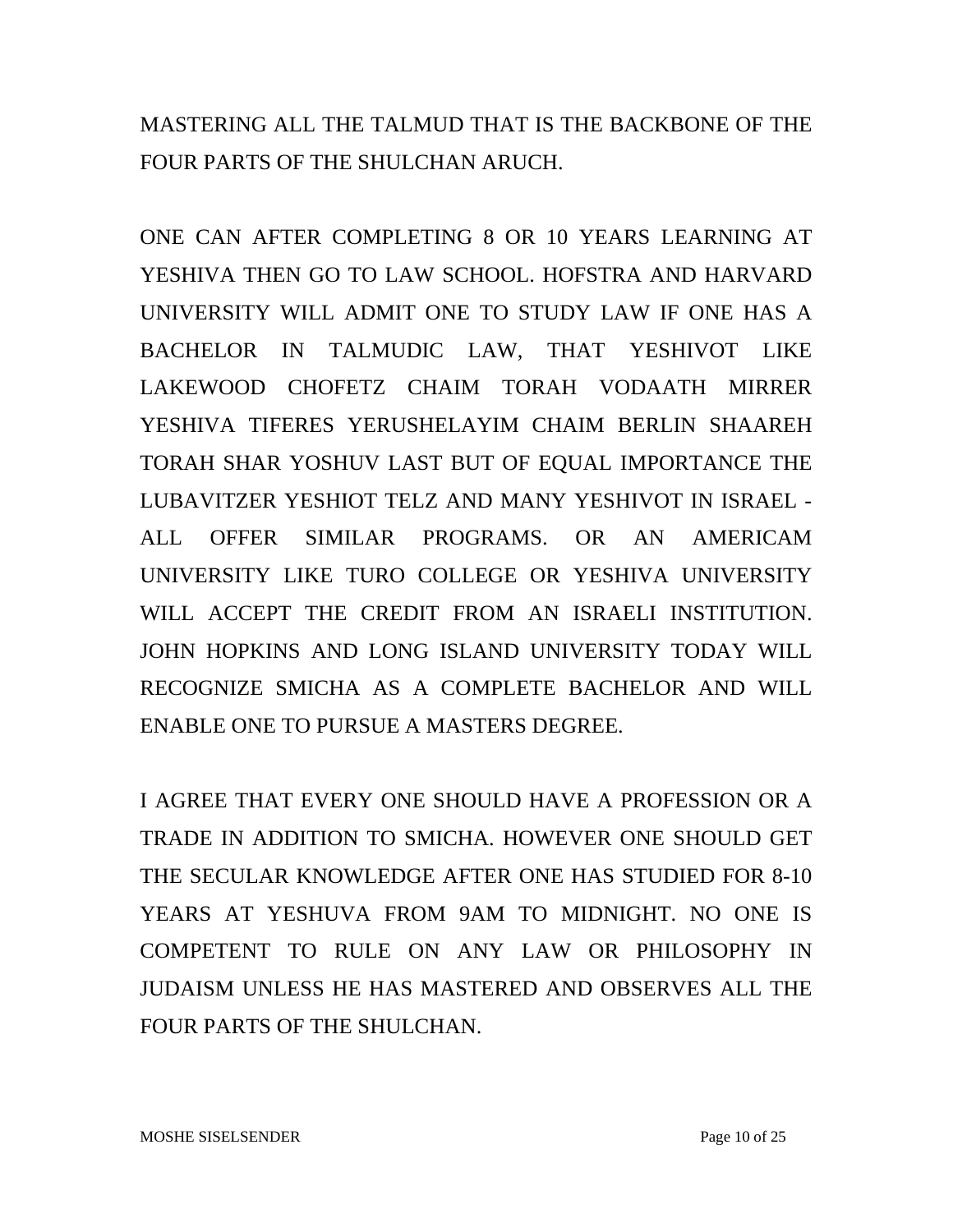SHAUL ARYEH BEN YONESON AND MIREL BAS MOSHE KATZENLENBOGEN — WROTE RESPONSA OHEL MOSHE AND COMMENTARY ON THE PENTATEUCH OHEL MOSHE. HE RECEIVED AN APPROBATION FROM RAV YITZCHOK ELCHONEN SPECTOR FROM KOVNO. YESHIVA UNIVERSITY IS NAMED AFTER HIM TJHE YITZCHOK ELCHONEN RABBINICAL SEMINARY. THE OHEL MOSHE IS CITED AMONG THE RABBIS WHO ARE THE HALLACHIC ARBITERS AND DECISION MAKERS IN THE SEDEI CHEMED. OD CHAYIM -STILL LIVE MY GRAND GRANDFATHER WAS A DESCENDANT OF THE NODEH BEYEHUDAH , TOSPHOS YOMTOV, MEHRAM PADVU WHO WAS KING OF POLAND FOR ONE DAY. WHEN THE POLISH KING DIED THE POLES APPOINTED THE MAHRAM PADVU AS KING UNTIL THEY AGREED ON A SUCCESSOR. THEY WOULD NOT TRUST A POLE SINCE HE WOULD NOT AGREE TO ABDICATE THE KINGDOM .ONCE THEY SELECTED A SUCCESSOR. THE POLISH CONSTITUTION STIPULATED THAT POLAND NEVER EXIST EVEN FOR ONE DAY WITH OUT A KING. THE MAHRAM PADVU USED THAT OCCASION TO ABROGATE ALL THE EVIL DECREES AGAINST THE JEWS. MY GREAT GRANDFATHER WAS ALSO A DESCENDANT OF THE YAM SHELS HLOMO THE MAHRSHAL RASI RAV YOCHENON BEN ZAKAI AND KING DAVID GOING BACK TO THE TRIBE OF JUDAH AND OUR FOREFATHER JACOB.

ALL THE LAND OF ISRAEL —ERETZ YISROEL was given by G-d to the DESCENDENTS OF JACOB - YAAKOV; not to the descendents of ISMAEL OR ESSAV. THOSE ARABS OR PALESTINIANS HAVE NO MOSHE SISELSENDER Page 11 of 25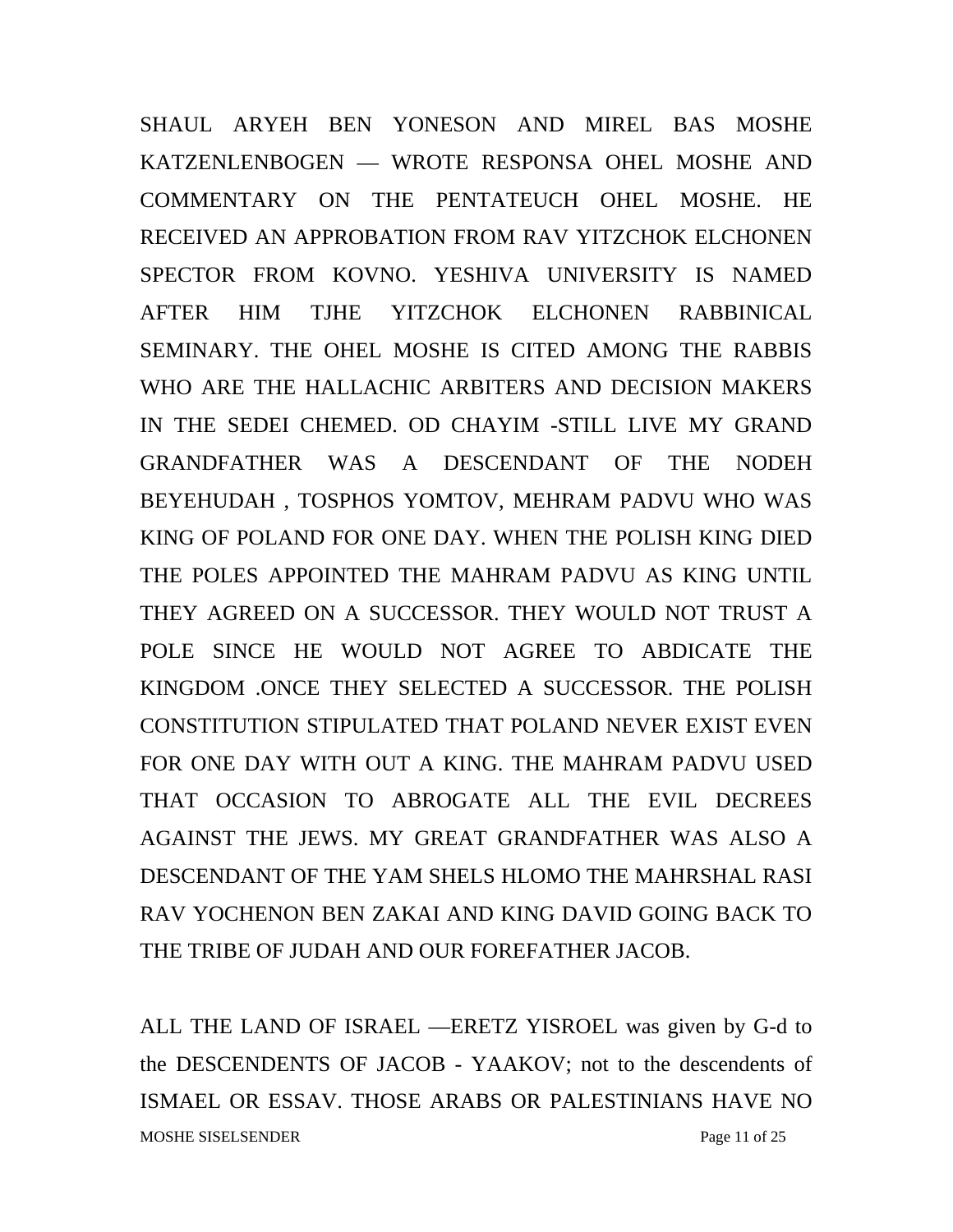LEGAL RIGHT TO ANY PART OF ERETZ YISROEL THAT INCLUDES HISTORICAL JUDEA SAMARIA GAZA THE GOLAN HEIGHTS AND OF COURSE ALL OF JERUSALEM AND MODERN ISRAEL.

ALL CHRISTIANS AND JEWS BELIEVE THAT THE MESSIAH WILL NOT COME UNLESS THE JEWS ARE IN POSSESSION OF AN INDEPENDENT COUNTRY IN HISTORICAL ISRAEL THAT INCLUDES ALL OF JERUSALEM JUDEA SAMERIA GAZA GOLAN HEIGHTS AND MODERN ISRAEL.

THE THEFT OF GREAT BRITAIN AND FRANCE IN STEALING 80% OF HISTORICAL ERETZ YISROEL AND CREATING AN ILLEGITIMATE ARAB COUNTRY – JORDAN - IS NULL AND VOID. THE THEFT OP THE UNITED NATIONS IN ROBBING THE JEWS FURTHER AND TRYING TO CREATE A PALESTINIAN STATE IN JUDEA SAMARIA AND HALF OF JERUSALEM IS BLATANTLY ANTI-SEMITISM IN ORDER TO DESTROY THE JEWS' RIGHT TO ERETZ YISROEL. LET ALL THE PALESTINIANS GO TO SAUDIA ARABIA AND CREATE AN INDEPENDENT STATE THERE. THAT TERRITORY WAS CREATED BY GREAT BRITAIN AND FRANCE FOLLOWING THE DISMANTLING OF THE TURKISH EMPIRE IN WORLD WAR I.

AT THE MOST THE ARABS HAVE 80% OF ERETZ YISROEL TODAY - JORDAN. LET ALL PALESTINIANS GO THERE AND RENAME THE COUNTRY PALESTINE OR CREATE A SEPARATE COUNTRY MOSHE SISELSENDER Page 12 of 25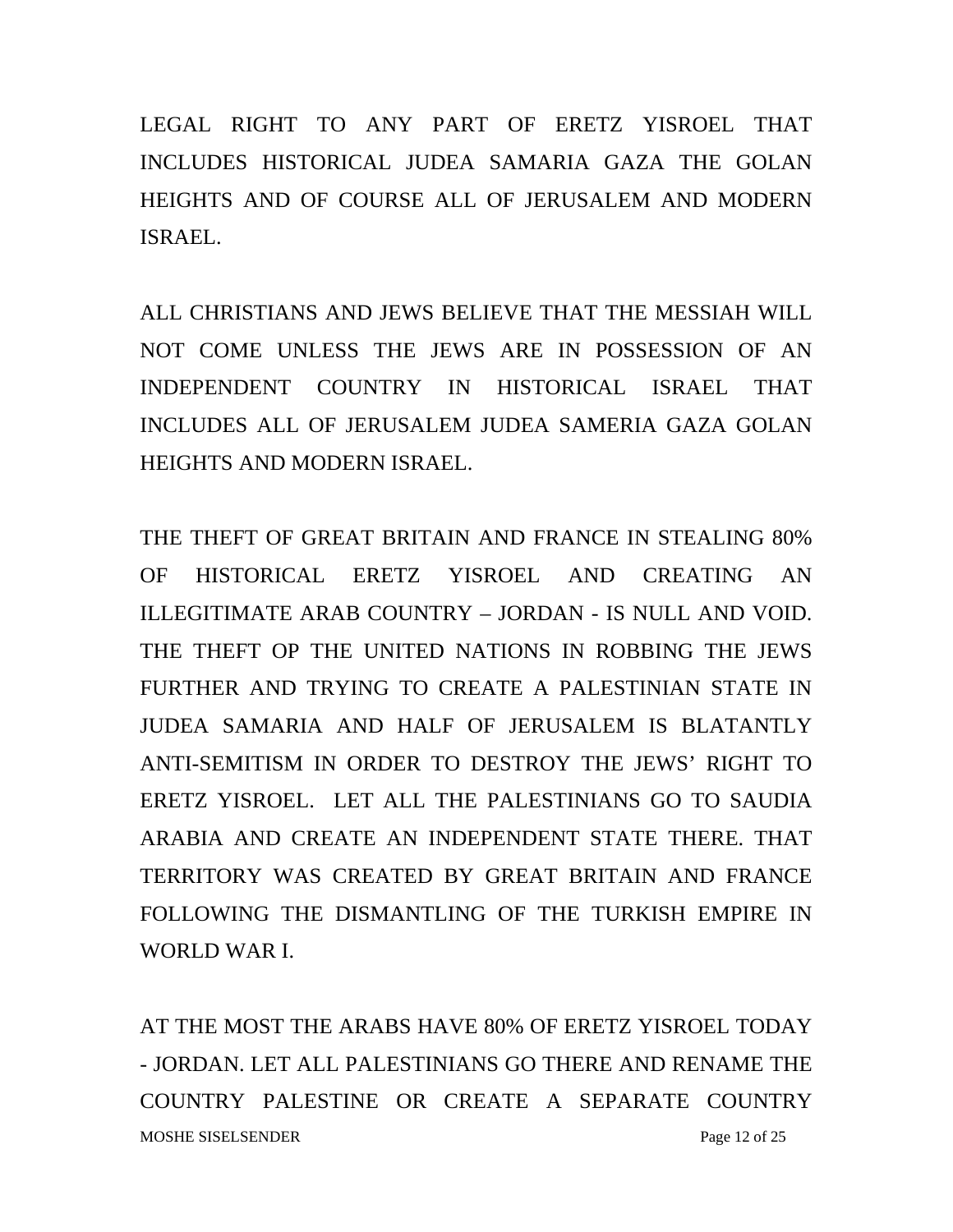#### PALESTINE FROM THE TERRITORY OF JORDAN. NO PALESTINIAN IS TO REMAIN IN ERETZ YISROEL.

We will then have an exchange of populations; the Jews from the Arab countries who were expelled and went to Eretz Yisroel, and all Arabs will go to SAUDIA ARABIA OR JORDAN. THIS IS SIMILAR TO THE EXCHANGE OF POPULATIONS OF HINDUS AND MOSLEMS - THE MUSLIMS WENT TO PAKISTAN AND THE HINDUS WENT TO INDIA AFTER GREAT BRITAIN LEFT GREATER INDIA FOLLOWING WORLD WAR II. THE SAME THING HAPPENED WITH THE GERMANS LIVING IN POLAND, CZEKELSLOVAKIA AND PARTS OF RUSSIA FOR HUNDREDS OF YEARS. THEY PROVIDED A PRETEXT FOR HITLER TO INVADE THESE COUNTRIES. They all were expelled to Germany following World War II. It is only the Palestinian civilians who are the root of the problem in the Middle East who are not transferred to SAUDIA ARABIA OR JORDAN BECAUSE OF THE BLATANT ANTI -SEMITISM OF THE ENEMIES OF THE JEWS - THE ALTER EGO OF THE UNITED NATIONS. ALL RESOLUTIONS AND LAWS THEY DECREE ARE NULL AND VOID. THEY PROCLAIM THAT THE TERRITORY CONQUERED BY JEWS IS NOT LEGAL. LET THESE HYPOCRITES PRACTICE WHAT THEY PREACH FIRST BEFORE THEY LECTURE THE JEWS. THEN ALL THE GREAT NATIONS OF THE WORLD - GREAT BRITAIN FRANCE GERMANY RUSSIA WILL DISAPPEAR SINCE THEY ALL STOLE THEIR LANDS FROM THEIR WEAKER NEIGHBORS. THE PALESTINIANS WANT ALL JEWS REMOVED FROM ANY PART OF ERETZ YISROEL. THEY WANT TO STEAL FROM THE JEWS. LET US USE THE SAME YARD MOSHE SISELSENDER Page 13 of 25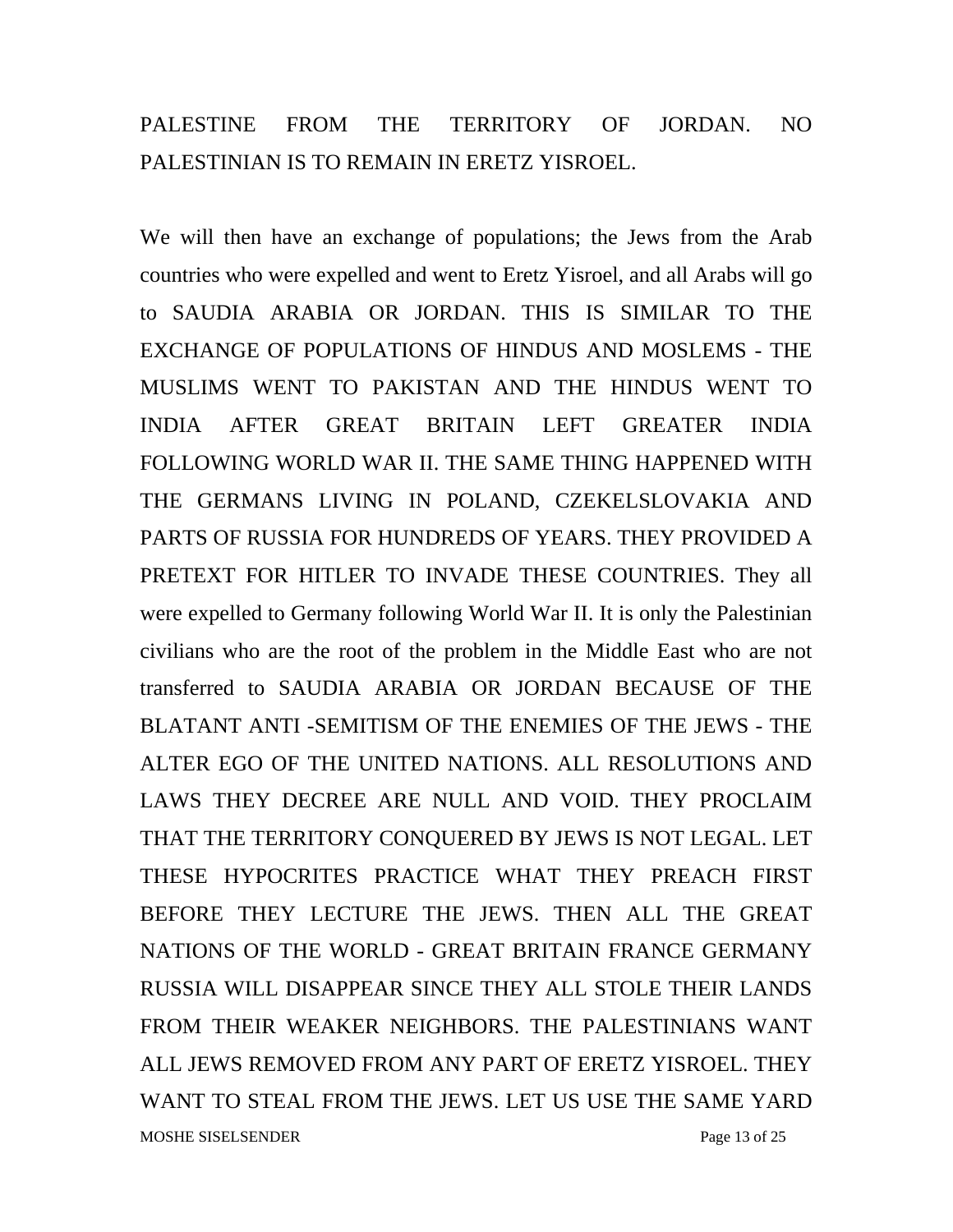STICK. NO PALESTINIANS ARE TO LIVE IN ANY PART OF HISTORICAL OR NEW ERETZ YISROEL INCLUDING JERUSALEM.

THE DEMAND THAT ISRAEL DISARM AND RELINQUISH ITS ALLEGED ATOMIC ARSENAL IS AN OTHER ATTEMPT TO FORCE ISRAEL TO COMMIT SUICIDE. THESE ANTI-SEMITES WHO THEMSELVES POSSESS ATOMIC WEAPONS DO NOT WANT TO DESTROY THEIR OWN ARSENAL OF ATOMIC WEAPONS AND CALL FOR A WORLDWIDE BAN OF ATOMIC WEAPONS; BUT RATHER A BAN OF ATOMIC WEAPONS IN THE MIDDLE EAST. THAT WOULD MEAN THAT PAKISTAN A MUSLIM COUNTRY CAN TRANSFER ATOMIC WEAPONS TO ANY OTHER ARAB COUNTRY ONCE ISRAEL HAS DEPRIVED ITSELF FROM ATOMIC WEAPONS. OR WHAT STOPS NORTH KOREA OR CHINA TO TRANSFER ATOMIC WEAPONS TO ISRAEL'S ENEMIES. THE PROPOSAL THAT ISRAEL DISARM FROM THE U.N ATOMIC ENERGY AGENCY IS ANOTHER MANIFESTATION THAT THE WORLD BODY IS AN ALTER EGO AND CLONE OF ANTI SEMITES WHOSE INTENT IS TO DESTROY ISRAEL AND ALL JEWS. THERE EXISTS ONE BILLION MUSLIMS AND ONE BILLION NONMUSLIMS WHO WOULD CELEBRATE THE DESTRUCTION OF ISRAEL AND EXTERMINATION OF ALL JEWS. THE ONLY REASON THEY HESITATE IS BECAUSE ISRAEL HAS ATOMIC WEAPONS. YES, THEY WANT ALL JEWS EXTERMINATED; BUT NOT IF THEY THEMSELVES WILL ALSO BE EXTERMINATED. NOW THEY PROPOSE LIKE THE BIBLE STORY OF DALLIA THAT SAMSON CUT HIS HAIR WHICH WAS THE SECRET TO HIS MIRACULOUS MOSHE SISELSENDER Page 14 of 25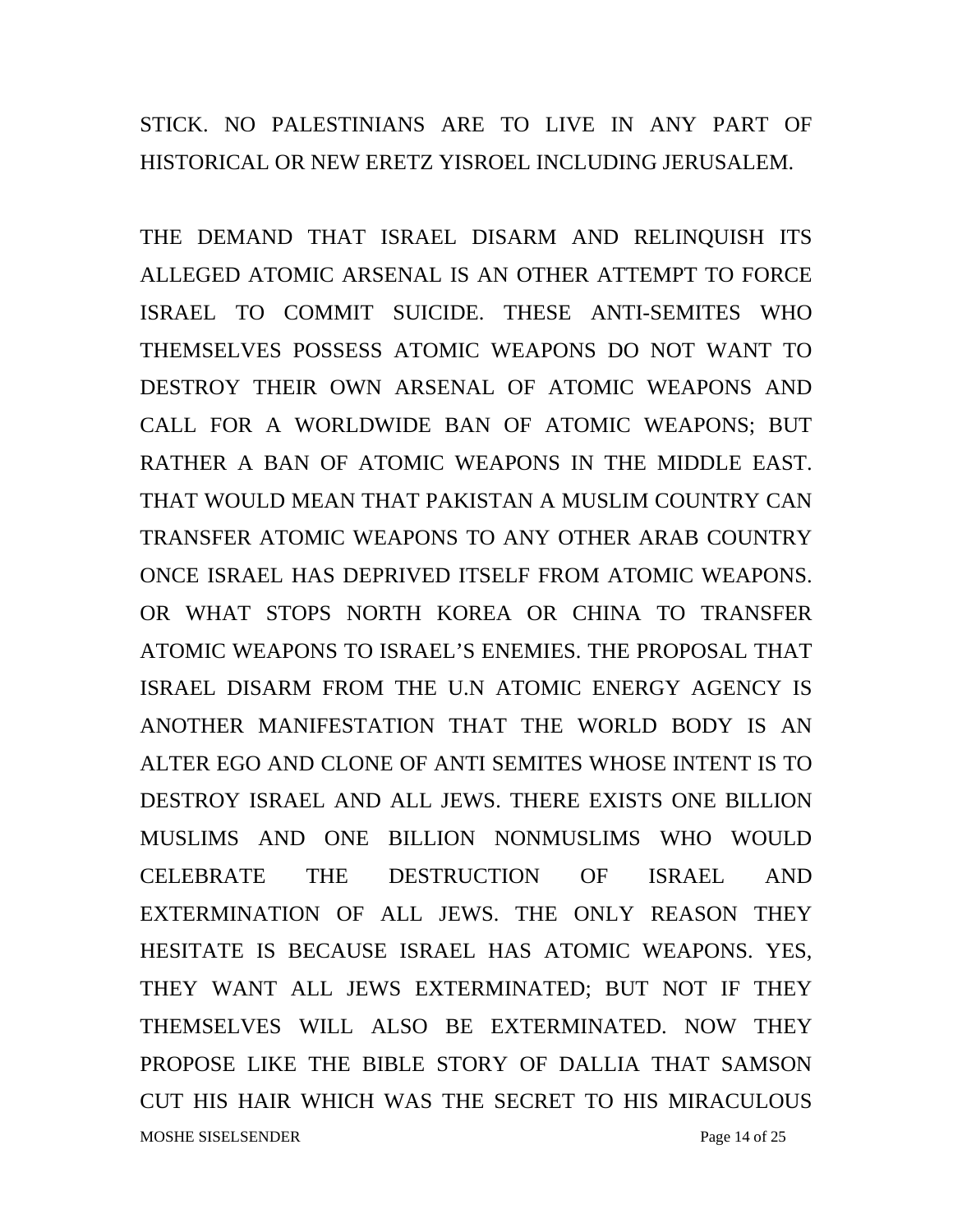STRENGTH AND THUS LOSE HIS EDGE OVER HIS ENEMIES. LET ALL THOSE IN THE USA WHO SUPPORT THIS TREACHERY KNOW THAT A SUNAMMA WILL BE CREATED AND THEY WILL BE OUT OF OFFICE AND LOSE THEIR POWER IF THEY DARE MEDDLE IN THE VERY EXISTENTIAL SECRET OF THE SURVIVAL OF ISRAEL AND THE JEWS. FOR THE G-D OF ISRAEL DOES NOT SLUMBER. FOR ALL WHO BLESS THE STATE OF ISRAEL AND THE JEWS WILL BE BLESSED AND LIVE AND SURVIVE TO ETERNITY.

ISRAEL CAN NOT BE COMPARED TO IRAN. ISRAEL NEVER THREATENED ANY ONE. IRAN THREATENS TO WIPE ISRAEL OFF THE MAP. IRAN IS DEVELOPING LONG RANGE MISSILES THAT CAN WIPE EUROPE AND THE USA OFF THE MAP.

G-D EXCLAIMS TO RACHEL - THE JEWISH MOTHER - I HAVE HEARD YOUR 2,700 YEARS OF CRYING FOR THE EXILE AND HOLOCAUSTS OF YOUR CHILDREN. THAT HAS ENDED. I - G-D - AM RETURNING YOUR CHILDREN TO THEIR ANCESTRAL HOMES IN THE RESURRECTED STATE OF ISRAEL. JEREMIAH 32:14-17.

 THE GEULA THE MESSIANIC ERA HAS BEGUN IN 1948 WITH THE CREATION OF ISRAEL. DO NOT BE DECEIVED AND SEDUCED BY THE SAME ANTISEMITES WHO HAVE KILLED 6 MILLION OF YOUR CHILDREN TO LOSE ISRAEL BY NOT UPROOTING AND EXTERMINATING THE TERRORISTS WHO PRESENTLY KILL AND MAIM JEWS AND NONJEWS WITH SUICIDE BOMBINGS ROADSIDE SHOOTINGS AND INDISCRIMINATE ROCKET ATTACKS.

MOSHE SISELSENDER Page 15 of 25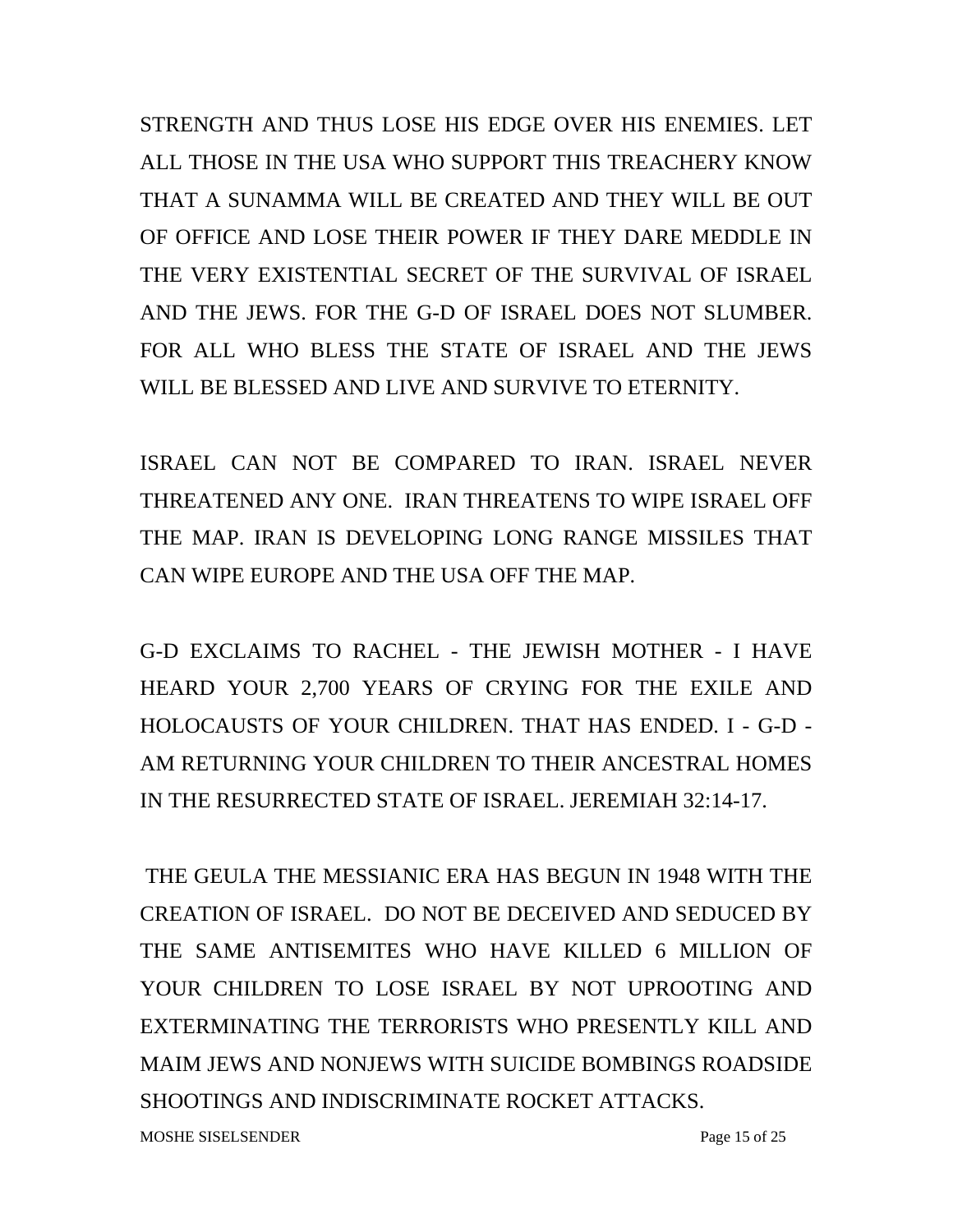FOR EVERY JEW THEY KILL AND MAIM THEY KILL AND MAIM 1,001 NONJEWS IN IRAQ AFGHANISTAN GREAT BRITAIN FRANCE GERMANY SPAIN NORTH AFRICA AND THE USA. THE MORE TERRORISTS - IRAN SYRIA HAMAS HIZBULAH FATAH - WILL SENSE THAT THEY ARE BEING APPEASED THE GREATER WILL BE THEIR ONSLAUGHT ON THE CIVILIZED WORLD.

IT IS NOT ONLY JEWS BUT 1001 NON JEWS FOR EVERY JEW HURT. WORLD WAKE UP! THE NAZIS COULD NOT BE APPEASED AND NEITHER CAN THE PRESENT FASCIST ARAB THREAT TO CIVILIZATION. THE ONLY LANGUAGE THEY UNDERSTAND IS TO SPEAK THEIR LANGUAGE - EXTERMINATE THEM.

RECIPROCATE IN KIND. ACT LIKE THE ALLIES DID AT DRESDAN GERMANY HIROSHOMA AND NAGASAKI THAT ENDED THE SECOND WORLD WAR. ACT LIKE THE ALLIES DID IN BOSNIA IRAQ 1992 AND 2002 WITH CARPET BOMBINGS UNTIL THE ENEMY WAS EXTERMINATED AND CERTAINLY DEFEATED. WE ARE NOT PLAYING MARBLES FOR FUN. EVERY TIME WE ACT HUMANELY TOWARD TERRORISTS WE ARE AIDING AND ABETTING IN THE MURDER OF JEWS. CURE THE PROBLEM BY SHIPPING ALL THE PALESTINIANS TO JORDAN. THAT REPRESENTS 80% OF MANDATED PALESTINE THAT WAS CREATED BY GREAT BRITAIN IN 1920 AS A PALESTINIAN STATE.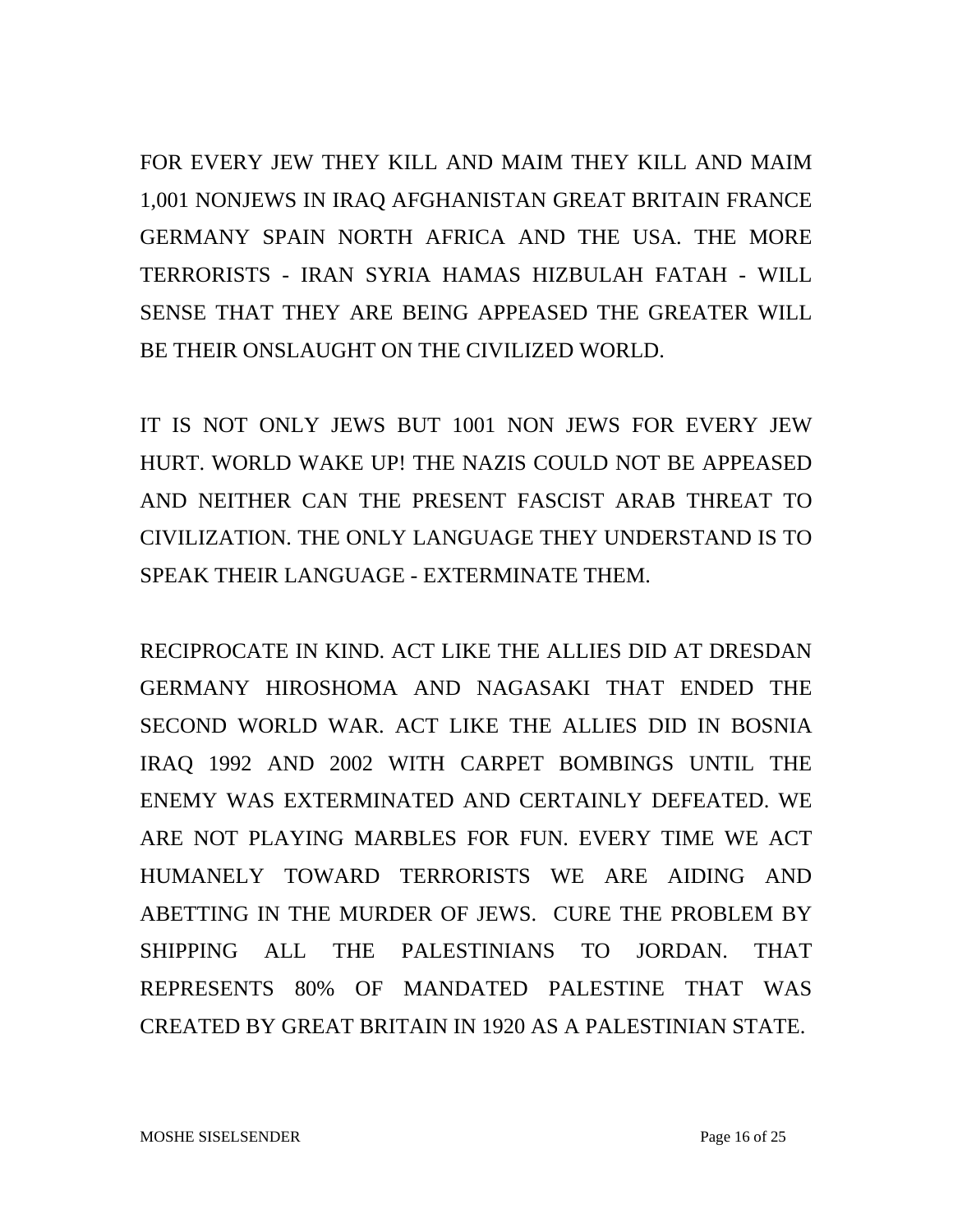ALEF OF BERASHIT NEVER WAS WRITTEN BECAUSE IT SIGNIFIES THE ALMIGHTY WHO ALWAYS EXISTED AND TRANSCENDS CREATION. ALL BOOKS OF THE TALMUD LIKEWISE BEGIN WITH BETH OR PAGE 2. ALEPH IS WRITTEN IN HEBREW BY COMBINING A VOV, THAT STANDS FOR SIX, AND TWO YUDIN AT THE TOP AND BOTTOM OF THE VOV. EACH YUD STANDS FOR 10 THUS YOU HAVE 26 - THE NUMERICAL NUMBER VALUE FOR G-D'S HEBREW FULL NAME.

The author was ordained at the Mesivta Torah Vodaat after studying for 10 years. He also was ordained by Rav Moshe Feinstein. He is in business for himself. The author is independent and owes no allegiance to any one other than G-d Himself and the Torah that he has studied daily for the past 50 years since being ordained. He studied and consulted a few times each week with Rav Moshe Feinstein and Rav Piekarsky for over 30 years as long as each of them was alive.

Author of Moshe Emet Vetoroto Emet - Netezach Yaakov Yoseph - Responsa on the Four Parts of the Shulchan Aruch - 7 volumes - approbation Rav Piekarski halachic advisor to Rav Shneirson Lubavitzer Rebbi and Rav who ordained rabbis at Lubavitzer Yeshiva on many responsa and Rav Steinberg from Rehovot Israel; Halachic Perspective Bio Medical Ethics - Ohr Tzipora — Zvolumes - approbation Rav Moshe Feinstein and Rav Piekarski and son of Rav Shor for Rav Shor Dean of Mesivta Torah Vodaath; Translation and Commentary of Aruch Hashulchon - Laws of Nidah and Mikvah - Ohr Sisel - 7 volumes - approbation Rav Piekarski ; Who is a Jew -Dynamics of Halacha -1 volume - approbation Rav Moshe MOSHE SISELSENDER Page 17 of 25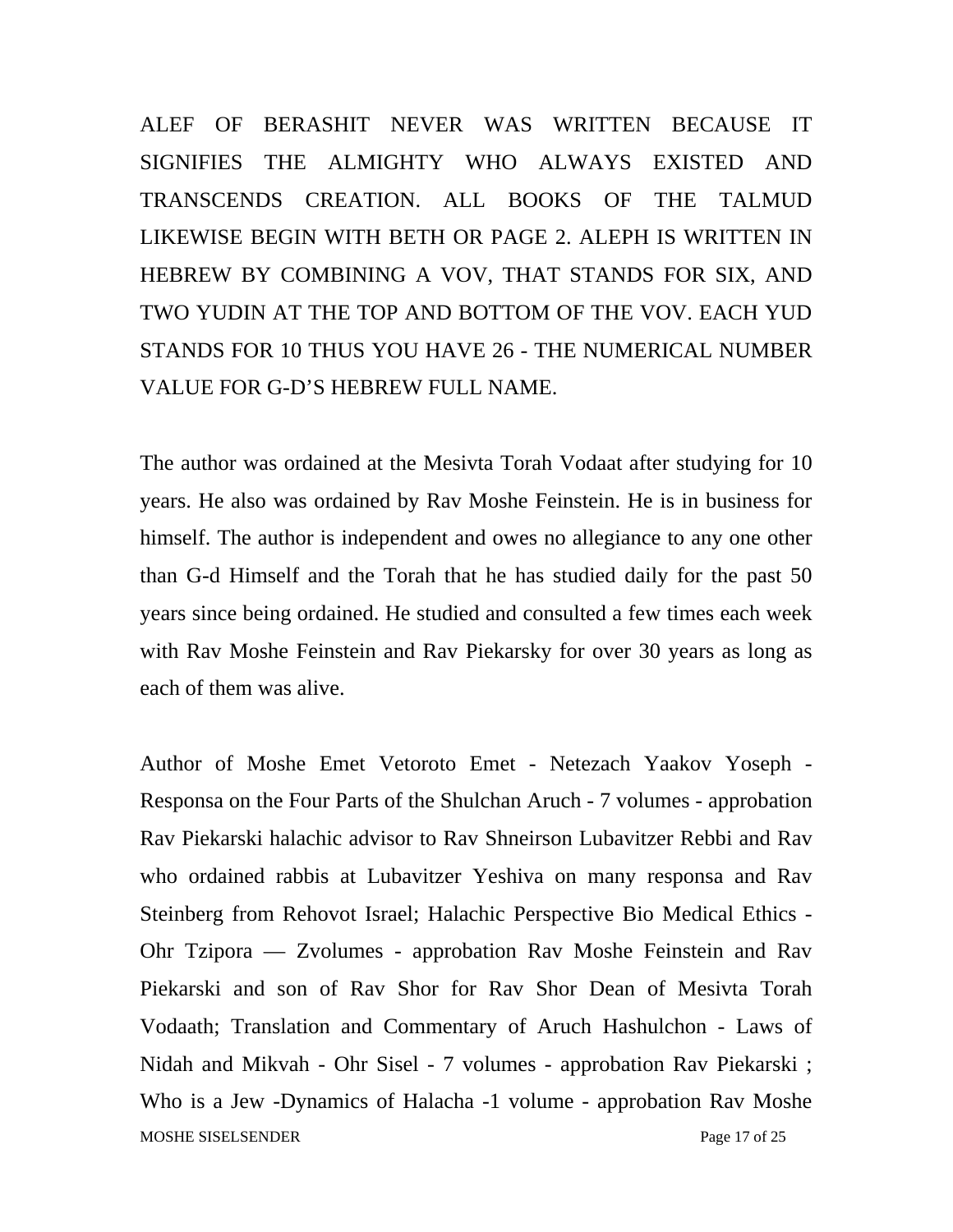Feinstein Rav Piekarski and son of Rav Shor for Rav Schor; Philosophy of Judaism and Mysticism - 1 volume; Discipline - Synthesis Talmud and Modern Psychology 1 volume; 4,000 YEARS JEWISH ISRAEL-JERUSALEM JUDEA SHOMRON GOLAN HEIGHTS GAZA WAR AGAINST JEWS AND NONJEWS FOR EVERY JEW KILLED 1,001 NONJEWS ARE KILLED JEWS ARE THE CANARY IN THE COAL MINE. Anti Semitism= hatred and murder of the Jews and later nonJews who are different or not part of the anti-Semites - a study of what happens when there does not exist a divorce of church and state what happens where there does not exist freedom of speech and religion? 1 volume.- In total 20 books; 360 audio cassettes and videos - translation of many of the tractates of the Jerusalem Talmud into English with commentary and summary of Four Parts of the Shulchan Aruch and Responsa on many of the related subjects discussed in the Jerusalem Talmud. Lectures given over six year period. Al the books and cassettes and videos in tribute to my father and mother OF BLESSED MEMORY.

Now a tribute to the living.

Without the love and devotion and care of my wife I could accomplish nothing. In the words of Rav AKIVA –

#### ALL WHAT I AM I OWE TO HER.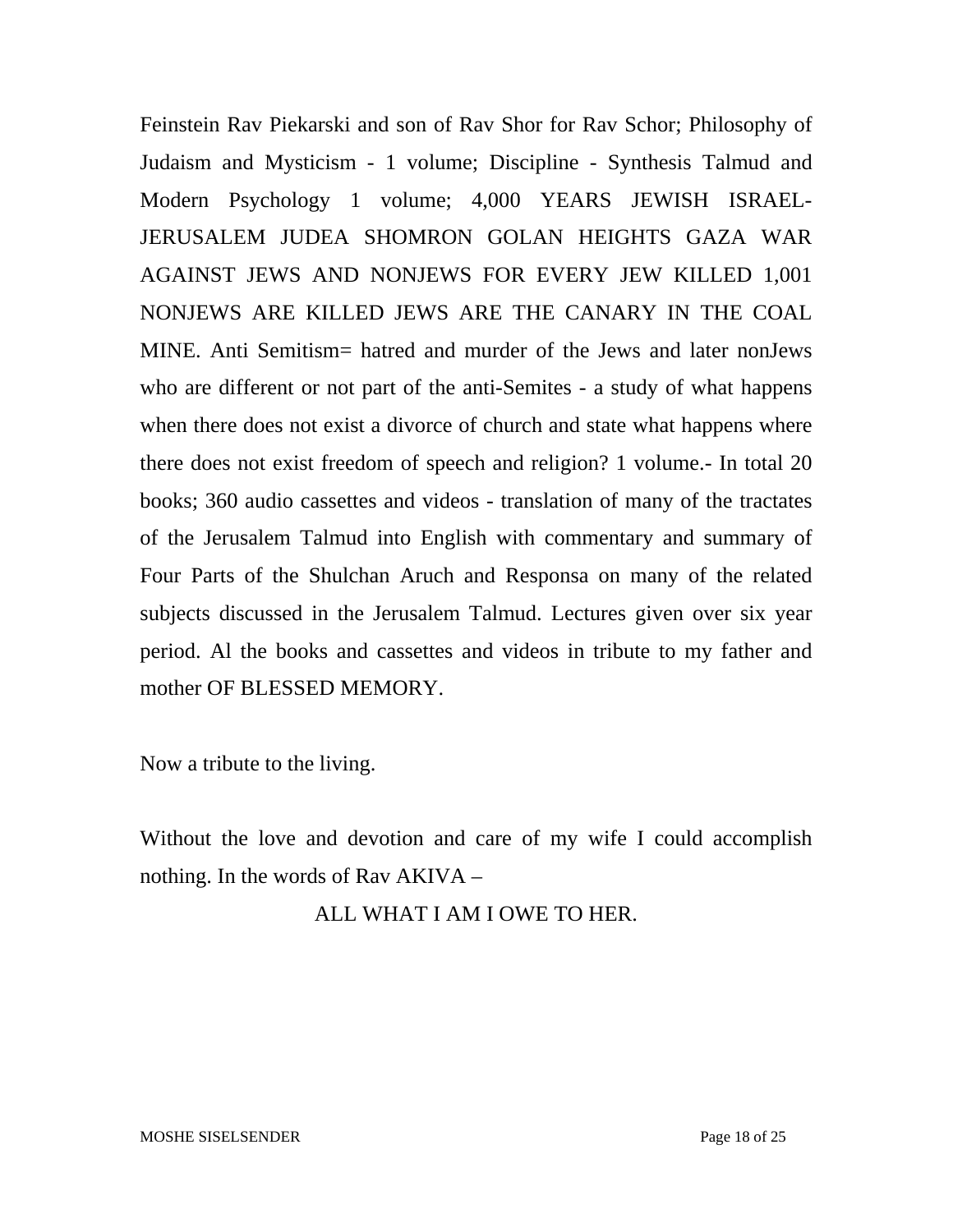# SHMA YISROEL HEAR O ISRAEL

## MOSHE EMET-VETOROTO EMET MOSES – THE GREATEST PROPHET WHO EVER EXISTED REPRESENTS TRUTH AND HIS TORAH IS TRUTH

7.8th Principles of Faith from

#### The Principles by Rambam Maimonides

This is the Mosaic faith that is Judaism.

#### NER MITZVAH VETORAH OHR

MITZVOT ARE LIKE A CANDLE – HUMANS SERVE AS INSTRUMENTS TO DO G-D'S WILL AND TORAH IS AURA. TORA IS THE INTELLECTUAL SPIRITUAL COMPONENT OF MIT ZVOT THAT ENABLES HUMANS TO ACHIEVE UNION WITH THE DIVINE.

The essence of Judaism is the Written Law - the Pentateuch and the Oral law that is written in the Talmud. Both were given by G-d to millions of Jews and non Jews at Sinai 3,400 years ago. The Jews during 40 years of wandering in the Sinai desert wrote down on papyrus the laws that Moses and the elders taught them. These manuscripts comprised the Oral law. They were edited and formed the Mishna Tosephta and Gemorah and were written during the period of 200 BCE to 500 ACE in the Jerusalem and Babylonian Talmud. For the last 2,000 years tens if not hundreds of thousands if not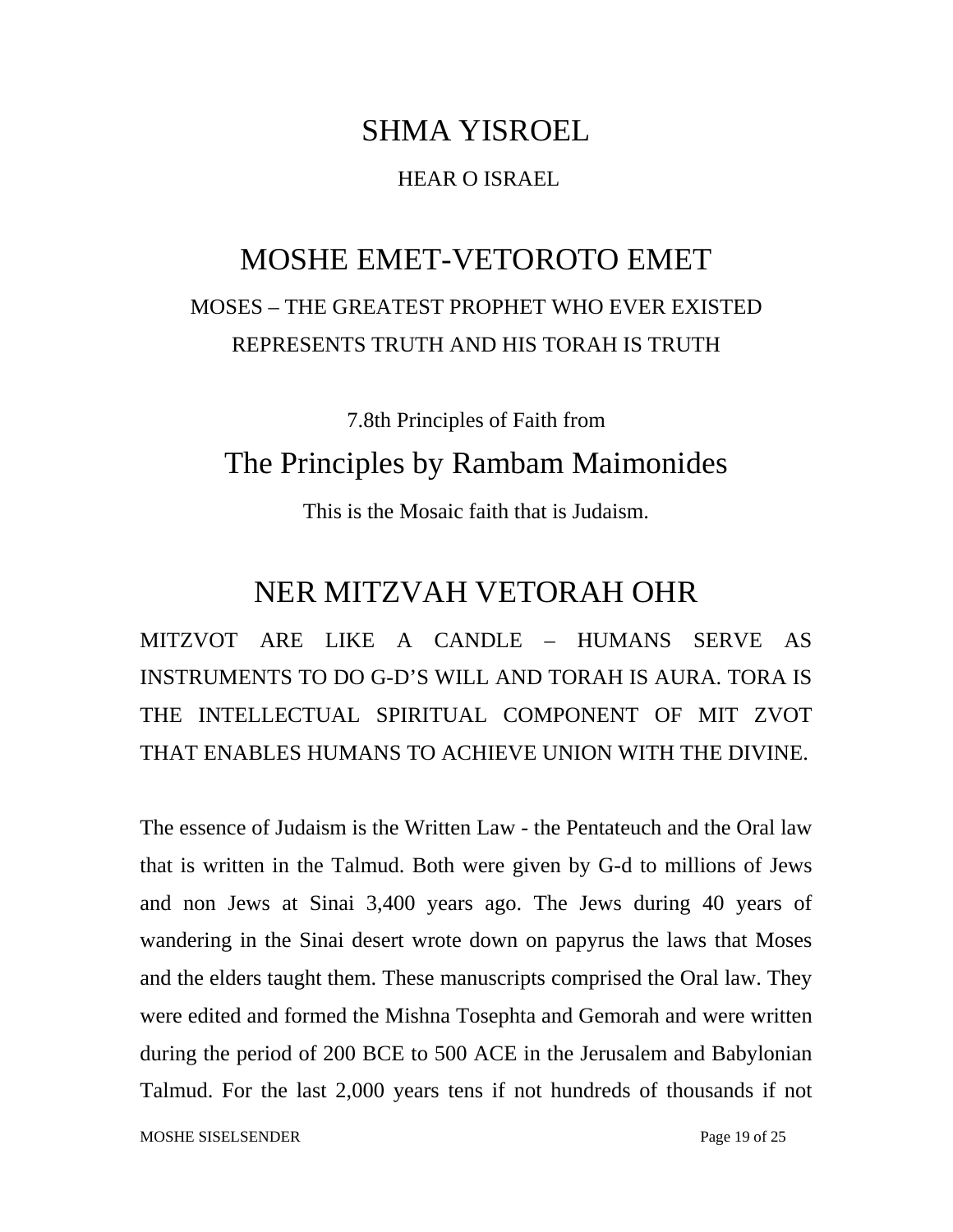millions of commentaries and responsa have been compiled. All this knowledge have been summarized by the Riff Rambam and finally compiled into the Rosh Tur and later Shulchan Aruch by the Bais Yosef Karo and the Ramo . There have been additional summaries by the Levush, the first Luvavitzer Rebbi, the Chofetz Chaim and the last one the Aruch Hashulchon. There exists tens if not hundreds of thousands of commentaries and responsa on the Shulchan Aruch.

All the Torah in our possession today both written and Oral - the Talmud is the identical Torah given to Moses at Sinai. There exists no difference in the sanctity of the any verse in all the five books of the Pentateuch. If even one letter in the Sefer Torah is missing the Seffer Torah - Holy Scroll is void and one can not be used to read the Torah. Orech Hashulchon Orech Chaim 1:11. Every Mitzvoh Positive Commandment and Negative Prohibition of the Torah is important. True, there exists the Ten Commandments, the Thirteen Principles of faith drawn up by the Rambam. There also exists summaries such as - the world stands on three foundations – Torah, Avodah worship and Gemilat Chasodim - the doing of kindness. There also exists Hillel's famous words ma desono loch al taase lrhavercho- what is detestable to you you shall not do to another regardless of sex race color religion or national origin.

However all these attempts to summarize Judaism or highlight dominant points such as the Thirteen Principles of Faith by the Rambam -Maimonides does not mean that these principles are to be given greater sanctity than any other Positive or Negative Commandment. Orech Hashulchon Orech Chaim 1:13, 14.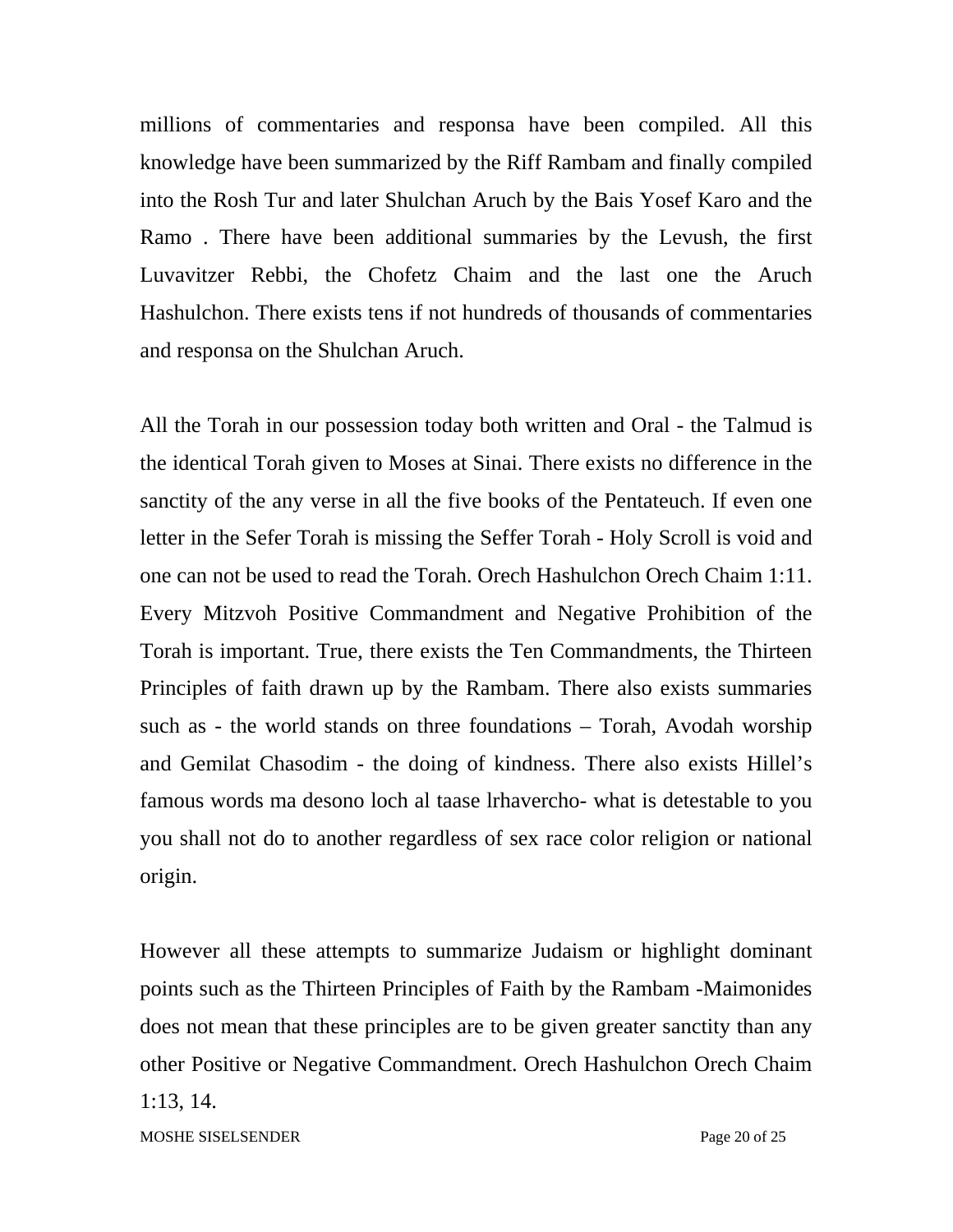Although these Principles are philosophical in nature they still fall under and are governed by the same dynamics as all the other areas of the Torah. The same dynamics and decision making that decides issues in the rest of the Torah govern regarding these philosophical principles. The Rambam stated positions of faith on most of the issues that represent a consensus of accepted positions by all Jews. Such as the Unity of G-d that there exists no partners or subdivisions to the G-d Head. This issue is what separates Judaism from Christianity and Hinduism and Buddhism. Rambam states that only G-D created all matter and all non matter-thou the state that G-d created before creation. Every thing that exists or ever existed spiritually hashomayim and physically -hoorertz was created by G-D. Both the spiritual and the physical creation are linked and depend on each other for existence. He created the universe in order to have the souls of men both Jewish -Soul of Yisroel and non Jewish the Soul of Abraham find perfection by each observing the Torah that was designated for each. Both must observe the rational laws the seven principles of the children of Noah. Jews must also observe the non-rational laws the chukim such as the laws of Sabbath Holidays dietary laws and laws of family purity. .Jewish women have different laws to observe than Jewish men in order to reach perfection. They are exempt from all laws that are precipitated by time such as tefilin Tzitzis sukkah lulov and shoffer. Kohanim have additional restrictions to observe than other Jews in order to reach perfection. -They can not marry a divorcee. They can not be in the same room with a deceased person- or visit the cemetery except at the funeral of a very close relative such as a parent or one of their offspring.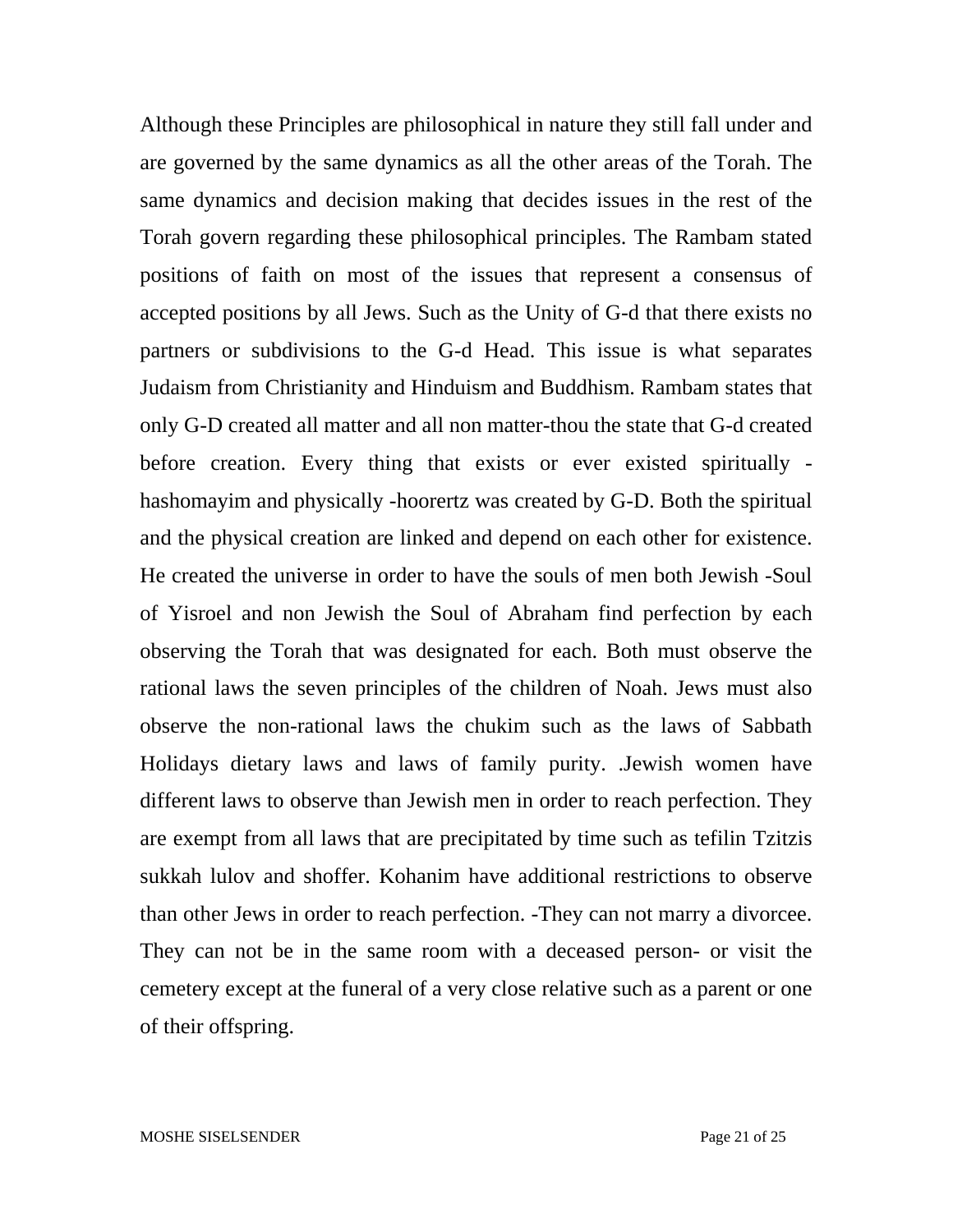The living force and providence of G-d continuously creates and maintains the universe. Would G-d for a split instant cease creation and maintenance of the universe the universe would simultaneously disintegrate into Tohunothingness - that was created by G-d before creation of the universe. It is Divine Providence that exists every split second that maintains the universe and all the laws of nature that exist through out the universe. G-d can elect when to abrogate the laws of nature and perform a miracle. According to Rambam at creation G-d designated at what periods of history miracles would occur - such as the exodus from Egypt; the splitting of the Red Sea; the Revelation at Mt. Sinai; the giving of the Torah to mankind; the giving of the manna food that dropped from heaven to feed millions of Jews and non Jews during 40 years in the Sinai desert; angels protected them from the elements - heat during the day and cold at night and poisonous reptiles insects and wild animals during the 40 years in the dessert. Miracles occurred when the Jews conquered Canaan. Miracles occurred that Jews survive for the last 2000 years in the Diaspora that I elucidate in my book the war against the Jews and non Jews 325ACE - 2007. Miracles did occur during the holocaust and G-d saved 12 million Jews. It was Divine Providence that the Nazis believed that they were Super people and did not need the Jews or their scientific contributions that they dubbed Jewish math science and medicine. They banished Jewish scientists like Einstein and Freud and other geniuses and burned their books and forbade teaching their theories and scientific discoveries. These men went to the Allies and Einstein and other Jewish scientists banished by the Germans helped discover and build the atom bomb. It was Divine Providence that gave the Nazis their sense of superiority that ultimately led to their doom and resulted in saving of 12 million Jews in the free world and billions of non Jews. MOSHE SISELSENDER Page 22 of 25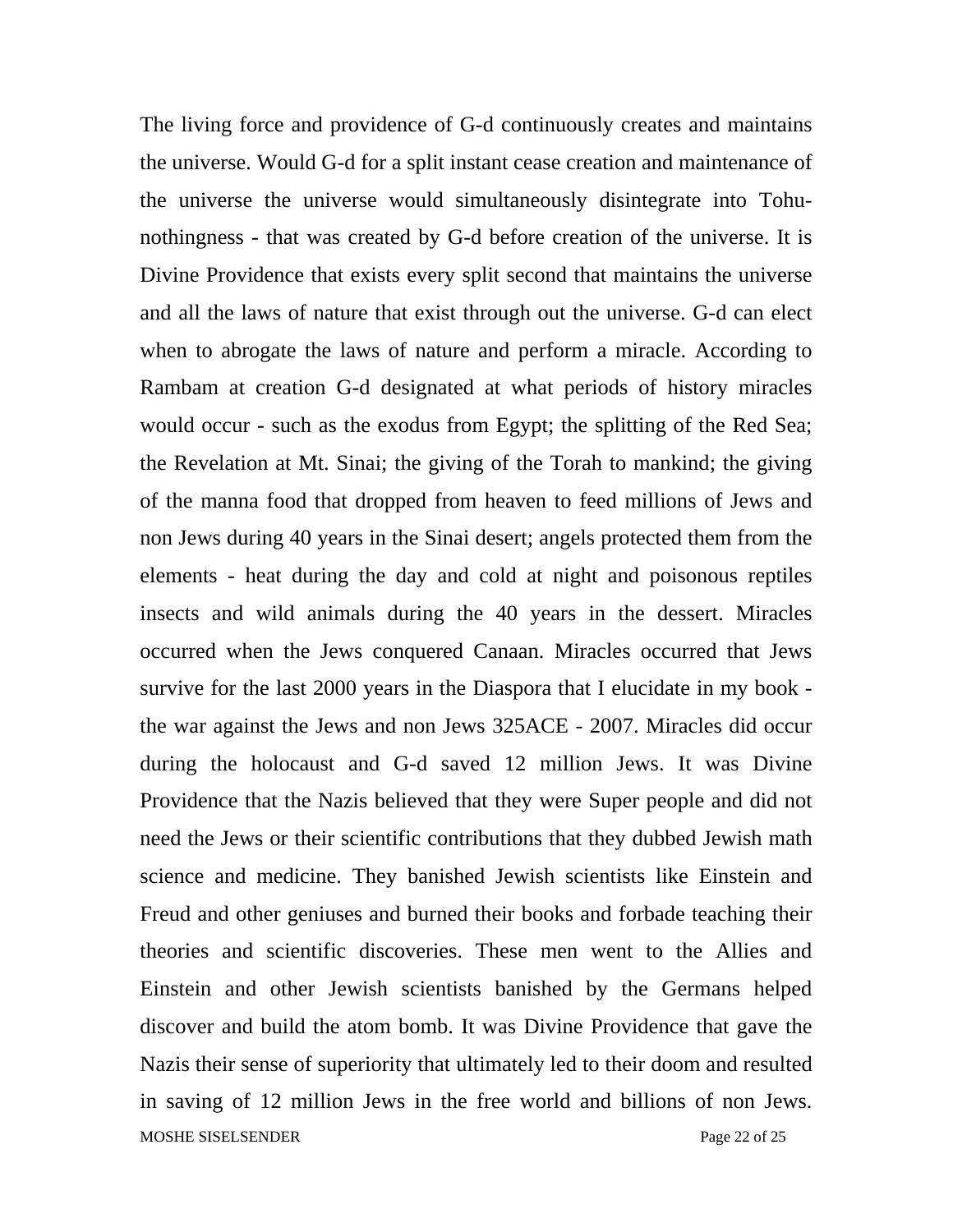Would the Nazis have been had more modest and kept their Jewish scientists they could have won the war and killed all the Jews all over the world.

Another miracle was that the Nazis attacked Russia and wasted their resources with the Eastern front rather than conquering England. They took on the USA and sealed their fate by fighting the whole world. Another miracle was their uncontrollable hatred for the Jews that they strangled economically the German Jews in 1934-1939 and the German Jews were forced to leave to other countries and most of them were saved from the holocaust. Another miracle was the Russian pogroms in 1880 that forced millions of Jews to flee Russia and Poland for other countries in the West the USA Canada Central and South America and Australia. Another miracle was that the Russians in 1914-1916 forced the Jews in those areas of Poland that were near the front in the first World War against Germany that were near the front to be evacuated since they suspected that they would betray them to the Germans. These Jews were not killed. Many of them remained in Russia and were sent to Siberia. Thus they and their children were saved from the Nazis. The same thing happened with those Jews who escaped Poland in 1939 and fled to Russia. Another miracle was the creation of the modern state of Israel in 1947 within the ocean of world anti-semitism. Another miracle is the continuous survival of the State of Israel among 100 million sworn Arab enemies for the last 60 years. Thus the Hand of G-d is visible for one who wants to see.

Man must not rely on miracles; but must behave and maintain a lifestyle that is in accordance with the normal laws of nature. G-d helps those individuals who help themselves. Many people are angry at G-d why the virtuous suffer MOSHE SISELSENDER Page 23 of 25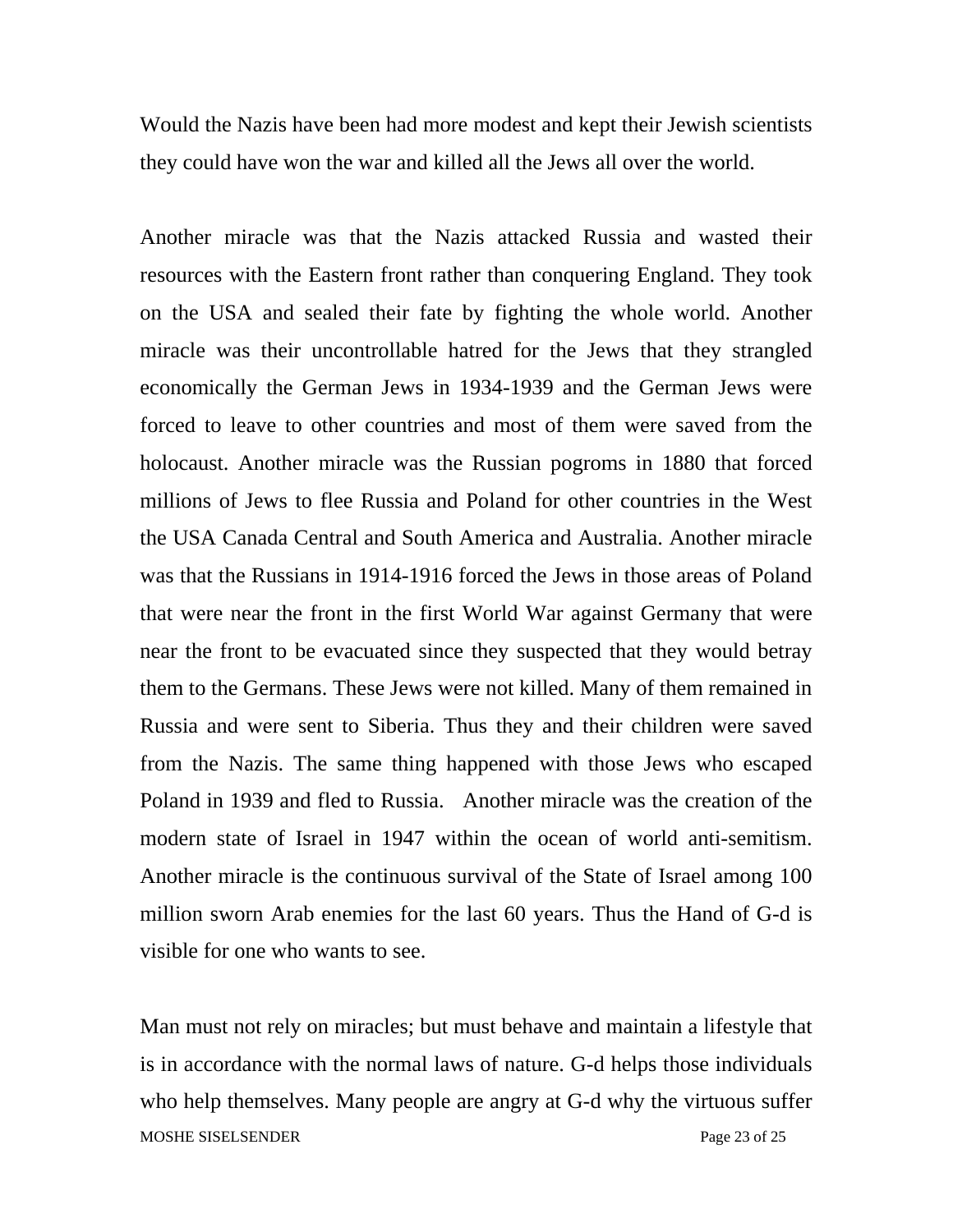and sinners prosper. However people need to know that G-d will reward the pious and honest humans and punish all who disobey - each one according to their degree of willfulness and arrogance. However as a general rule reward and punishment can not be observed immediately. Some or many people are rewarded or punished in the here after in the next world. However since miracles occur very rarely all humans must behave in accordance with natural laws. G-d helps those humans who help themselves. Unfortunately many virtuous people suffer and are killed if they do not look out for themselves according to natural means. Would the Jews have possessed Israel in 1939-1945 millions of Jews would have been saved.